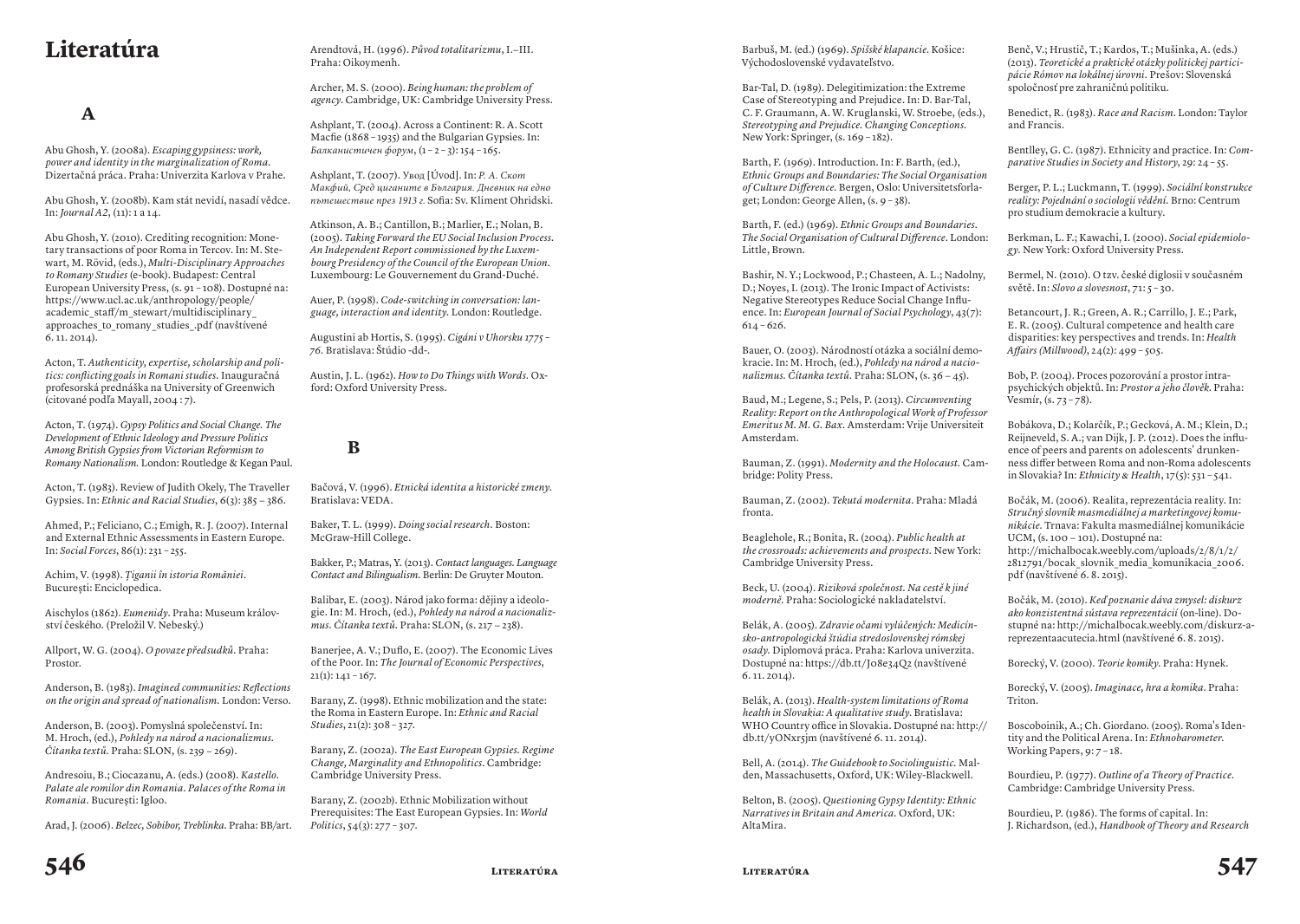*for the Sociology of Education.* New York: Greenwood,  $(s. 46 - 58).$ 

Bourdieu, P. (1990). *The Logic of Practice.* Cambridge: Polity Press.

Bourdieu, P. (1991). On Symbolic Power. In: J. B. Thompson, (ed.), *Language and Symbolic Power.* Cambridge: Harvard University Press, (s. 163 – 170).

Bourdieu, P. (1993). Principles for a Sociology of Cultural Works. In: P. Bourdieu, *The Field of Cultural Production: Essays on Art and Literature.* New York: University of Colombia Press.

Bourdieu, P. (1994). Social Space and Symbolic Power. In: L. J. D. Wacquant, (ed.), *In Other Words: Essays Toward a Reflexive Sociology.* Cambridge: Polity Press, (s. 122 – 139).

Bourdieu, P. (1998). *Acts of resistance: Against the new myths of our time.* Cambridge: Polity Press.

Bourdieu, P. (2000). *Pascalian Meditations*. Cambridge: Polity Press.

Bourdieu, P. (2005). *The Social Structures of the Economy.* Cambridge: Polity Press.

Bourdieu, P. et al. (1999). *The weight of the world: Social suffering in contemporary society.* Stanford, CA: Stanford University Press.

Bourdieu, P.; Wacquant, L. (1992). *An Invitation to Reflexive Sociology*. London: University of Chicago Press.

Botošová, A. (2003). Identita, sociálny a náboženský život v rómskej obci Lomnička. In: M. Kováč, M. Mann, (eds.), *Boh všetko vidí/O del sa dikhel. Duchovný svet Rómov na Slovensku.* Bratislava: Chronos, s. 71 – 84.

Brown, P.; Scillion, L.; Martin, P. (2013). *Migrant Roma in the United Kingdom Population Size and Experiences of Local Authorities and Partners. Final Report.* Manchester: University of Salford.

Brubaker, R. (1996). *Nationalism reframed. Nationalism and the national question in the New Europe.* Cambridge: Cambridge University Press.

Brubaker, R. (2002). Ethnicity without groups. In: *Archives de Sociologie*, XLIII(2): 163 – 189.

Brubaker, R. (2003). Přehodnocení národní identity: národ, jeho institucionalizovaná forma, praktická kategorie, nahodilá událost. In: M. Hroch, (ed.), *Pohledy na národ a naciolinalizmus.* Praha: SLON, (s. 375 – 385).

Brubaker, R. (2004). *Ethnicity without Groups.* Cambridge: Harvard University Press.

Brubaker, R. (2010). Etnická príslušnosť a nacionalizmus v Európe po studenej vojne. In: *Časopis OS – Občianska spoločnosť*, (1): 5 – 21.

Brubaker, R., (2011). Nationalizing States Revisited: projects and processes of nationalization in post-Soviet states. In: *Ethnic and Racial Studies*, 34(11): 1785 − 1814.

Budilová, L.; Jakoubek M. (2005). Ritual impurity and kinship in a Gypsy osada in Eastern Slovakia. In: *Romani Studies*, 15(1): 1 – 29.

Budilová, L.; Jakoubek, M. (2008). Monitoring situace cigánske osady u obce Chminianske Jakubovany v letech 2000 – 2005. In: M. Jakoubek, T. Hirt, (eds.), *Rómske osady na východnom Slovensku z hľadiska terénneho antropologického výskumu.* Bratislava: Nadácia Otvorenej Spoločnosti, (s. 219 – 248 ).

Budilová, L.; Jakoubek, M. (eds.) (2007). *Cikánská rodina a příbuzenství.* Praha: Dryada.

Buchowski, M. (2004). Hierarchies of Knowledge in Central-Eastern European Anthropology. In: *The Anthropology of East Europe Review*, 22 (2): 5 – 14.

Buchowski, M. (2006). The Specter of Orientalism in Europe: From Exotic Other to Stigmatized Brother. In: *Anthropological Quarterly*, 79(3): 463 – 482.

Buchowski, M. (2008). Trudny dialog: relacje wiedzy między antropologią zachodnią a środkowoeuropejską etnologią. In: H. Czachowski; A. Mianecki, (eds.), *Do Torunia kupić kunia.* Toruń: Polskie Towarzystwo Ludoznawcze, (s. 161 – 187).

Burleigh, M.; Wippermann, W. (2010). *Rasistický stát*. Praha: Columbus.

Bussemaker, J. (ed.) (1999). *Citizenship and Welfare State Reform in Europe.* London: Routledge.

Butler, J. (1999)2. Gender Trouble: *Feminism and the Subversion of Identity.* New York, London: Routledge.

#### **C**

Calzi R.; Corno, P.; Gianferro, C. (2007). *Gypsy Architecture.* Stuttgart, London: Axel Menges.

Casa-Nova, M. J. (2007). Gypsies, ethnicity, and the labour market: An introduction. In: *Romani Studies*,  $17(1): 103 - 123.$ 

Cekaite, A.; Blum-Kulka, S.; Grover, V.; Teubal, E. (2014). Children's peer talk and learning: introduction. In: A. Cekaite, S. Blum-Kulka, V. Grover, E. Teubal, (eds.), *Children's peer talk. Learning from Each Other.* Cambridge: Cambridge University Press, (s. 3 – 19).

Cohn, S. (2014). From health behaviours to health practices: an introduction. In: *Sociology of Health & Illness*, 36(2): 157 – 162.

Coleman, J. S. (1988). Social Capital in Creation of Human Capital. In: *The American Journal of Sociology*, 94, Supplement: S95 – S120.

Collins, D.; Morduch, J.; Rutherford, S.; Ruthven, O. (2009). *Portfolios of the Poor: How the World's Poor Live on 2 Dollars a Day.* Princeton: Princeton University Press.

Connor, W. (2003). Národ je národ, národ je stát, národ je etnická skupina, národ je... In: M. Hroch, (ed.), *Pohledy na národ a nacionalizmus. Čítanka textů.* Praha: SLON, (s. 154 − 173).

Cook, B.; Wayne, G. F.; Valentine, A.; Lessios, A.; Yeh, E. (2013). Revisiting the evidence on health and health care disparities among the Roma: a systematic review 2003 – 2012. In: *International journal of public health*,  $58(6): 885 - 911.$ 

Cooke, B.; Kothari, U. (eds.) (2001). *Participation: The new tyranny?* New York: Zed Books.

Cornell, S.; Hartmann, D. (1998). *Ethnicity and Race. Making Identities in a Changing World.* Thousand Oaks, CA: Pine Forge Press.

Corsaro, W. A. (2005). *The Sociology of Childhood. Second edition.* Thousand Oaks, CA: PineForge Press.

Cottaar, A. (1998). The making of a minority: the case of Dutch travellers. In: W. Lucassen, W. Willems, A. Cottarr, (eds.), *Gypsies and Other Itinerant Groups: A Socio-Historical Approach.* London: MacMillan, St. Martin, (s. 114 − 134).

Coupe, W. A. (1969). Observations on a Theory of Political Caricature. In: *Comparative Studies in Society and History*, 11(1): 79 – 95.

Critchley, S. (2002). *On Humour*. London: Routledge.

Crondahl, K.; Eklund, L. (2012). Perceptions on health, well-being and quality of life of Balkan Roma adolescents in West Sweden. In: *Romani Studies*, 22(2): 153–173.

Crowe, D. (1996). *A History of the Gypsies of Eastern Europe and Russia.* New York: St. Martin's Griffin.

**Č**

Čermáková, L.; Pasternák, T. (2012). Aplikácia metódy mentálneho mapovania pri tvorbe stratégie rozvoja mikroregiónu Dolina Voľanského potoka. In: *Folia Geographica*, (20): 55 – 79.

Červenka, J. (2002). Romové a problematika tradiční společnosti, In: I. Budil, M. Ulrychová, (eds.), *II. antropologické symposium.* Plzeň: Aleš Čeněk, (s. 71 – 78).

## **D**

Daniel, S. (ed.) (2007). *Odpočet programového vyhlásenia vlády SR k rómskej problematike.* Bratislava: Inštitút rómskej verejnej politiky, Nadácia Milana Šimečku. Dostupné na:

http://www.nadaciamilanasimecku.sk/fileadmin/ user upload/dokumenty/ODPOCET OKT 2007.pdf (navštívené 18. 4. 2014).

Daniel, S. (ed.) (2008). *Polčas – odpočet programového vyhlásenia vlády k rómskej problematike.* Bratislava: Inštitút rómskej verejnej politiky, Nadácia Milana Šimečku. Dostupné na: http://www.changenet.sk/ ?section=doc&x=404530 (navštívené 18. 4. 2014).

Darwin, Ch. (1913). *A Naturalist's Voyage Round the World. The Voyage of the Beagle*. London: John Murray.

Das, V.; Kleinman, A.; Lock, M.; Ramphele, M.; Reynolds, P. (2001). *Remaking a world: Violence, social suffering, and recovery.* Berkeley: University of California Press.

Davidová, E. (1965). *Bez kolíb a šiatrov*. Košice: Východoslovenské vydavateľstvo.

Davidová, E. et al. (2010). *Kvalita života a sociální determinanty zdraví u Romů v České a Slovenské republice.* České Budějovice: Triton.

Demeter, N.; Bessonov, N.; Kutěnkov, V. (2000). *Istorija Cygan. Novyj vzgljad.* Voronež: Rossijskaja akademija nauk.

Dépelteau, F.; Powell, C. J. (eds.) (2013). *Applying relational sociology: relations, networks, and society.* New York: Palgrave Macmillan.

Dion, X. (2008). Gypsies and Travellers: cultural influences on health. In: *Community Practitioner*, 81(6):  $31 - 34.$ 

Ditto, P. H.; Koleva, S. P. (2011). Moral Empathy Gaps and the American Culture War. In: *Emotion Review*,  $3(3)$ : 331 – 332.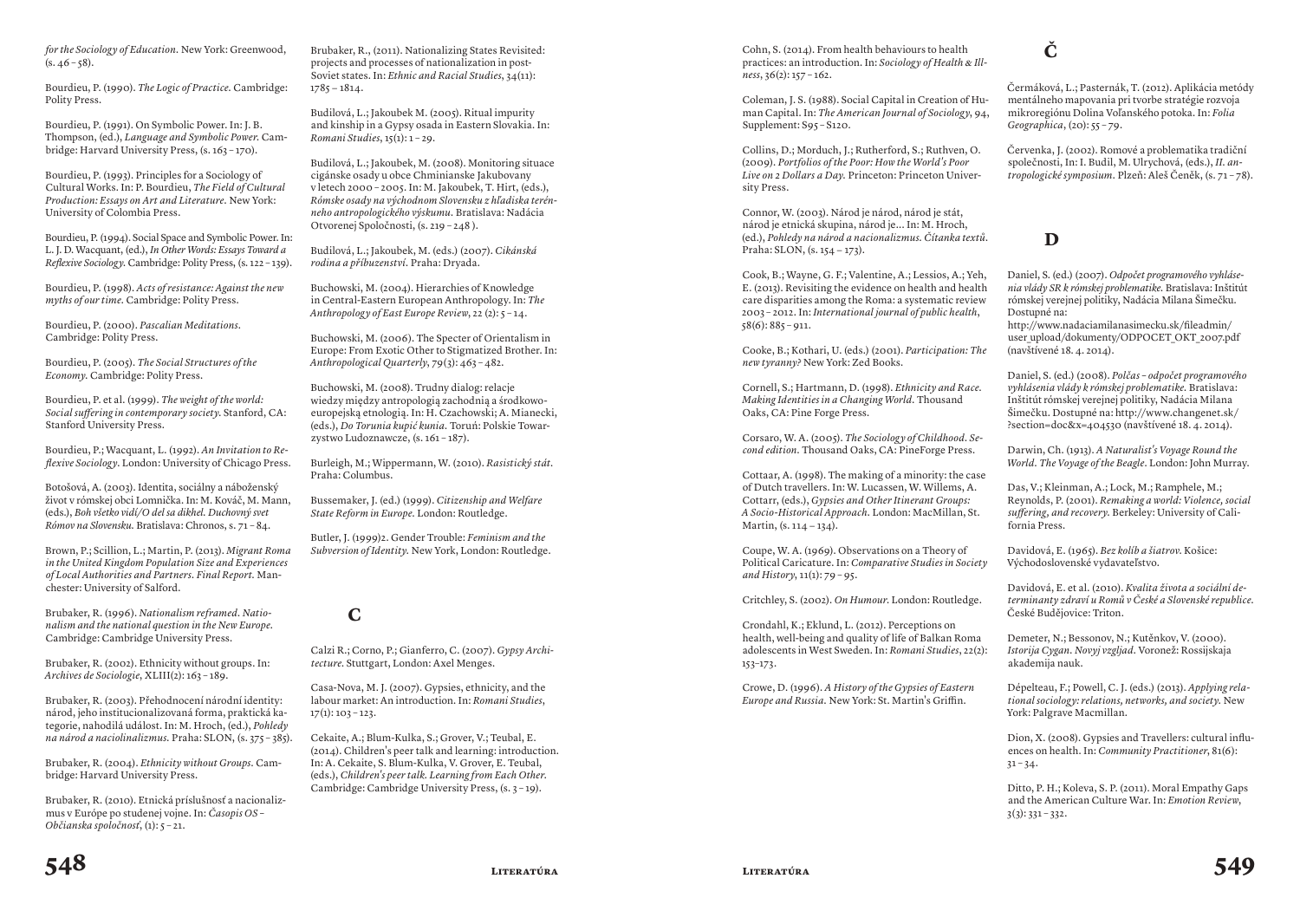Dobbelaere, K. (2002). *Secularization: An Analysis at Three Levels.* Frankfurt am Main: Peter Lang.

Dobruská, P. (2010). *Deportace rumunských Romů za Antoneskova režimu a jejich historický kontext.* Diplomová práca na odbore romistika. Praha: FF UK. Dostupné na: https://is.cuni.cz/webapps/zzp/ detail/86199/ (navštívené 18. 9. 2014).

Donert, C. (2008a). *'Citizens of Gypsy Origins': The Roma in the Reconstruction of Czechoslovakia, 1948 – 1989*. Nepublikovaná dizertačná práca, Florencia: European University Institute.

Donert, C. (2008b). The struggle for the soul of the Gypsy: marginality and mass mobilization in Stalinist Czechoslovakia. In: *Social History*, 33(2): 123 − 144.

Donert, C. (2010). Creating 'Citizens of Gypsy Origin': Ethnicity, Planning and Population Control in Socialist Czechoslovakia. In: C. Brenner, M. Schulze Wessel, (eds.), *Zukunftsvorstellungen und staatliche Planung im Sozialismus: Die Tschechoslowakei im ostmitteleuropaischen Kontext.* Munich: Oldenbourg,  $(s. 89 - 114)$ .

Đorđević, D. (2003). The Roma of Serbia. In: D. Đorđević, (ed.), *Roma Religious Culture.* Niš: YSSSR & YURoma Center & Punta.

Dráľ, P. (2006). *Ethnicised laziness: Roma in the Slovak social policy discourse.* Diplomová práca. Budapest: Central European University.

Dráľ, P. (2009). Lenivosť ako esencia rómskej etnickej identity. Kritická analýza diskurzu slovenskej sociálnej politiky. In: P. Dráľ, A. Findor, (eds.), *Ako skúmať národ: Deväť štúdií o etnicite a nacionalizme.* Brno: Tribun EU, (s. 190 − 224).

Dráľ, P.; Findor, A. (eds.) (2009). *Ako skúmať národ. Deväť štúdií o etnicite a nacionalizme.* Brno: Tribun EU. Dostupné na: http://www.fses.uniba.sk/fileadmin/ user\_upload/editors/UESMV/Books/Ako\_skumat narod.pdf (navštívené 16. 11. 2014).

Dressler, W. W. (2005). What's Cultural about Biocultural Research? In: *Ethos*, 33: 20 – 45.

Drgonec, J. (1996). *Ústavné práva a zdravotníctvo*. Bratislava: Archa.

Droppová, Ľ.; Krekovičová, E. (2010): *Počúvajte Panny, aj vy Mládenci... Letákové tlače zo slovenských tlačiarní.* Bratislava: Eterna Press, Ústav etnológie SAV.

Dundes, A.; Hauschild, T. (1983). Auschwitz Jokes. In: *Western Folklore*, 42: 249 – 260.

Duranti, A.; Ochs, E.; Schieffelin, B. B. (eds.) (2011). *The Handbook of Language Socialization.* Malden: Wiley-Blackwell.

Durst, J. (2010). 'What makes us Gypsies, who knows...?': ethnicity and reproduction. In: M. Stewart, M. Rövid, (eds.), *Multi-Disciplinary Approaches to Romany Studies. Selected Papers from Participants of Central European University Summer Course 2007 – 2009*, (s. 13 – 35). Dostupné na: http://www.ucl.ac.uk/ anthropology/people/academic\_staff/m\_stewart/ multidisciplinary approaches to romany studies .pdf (navštívené 15. 8. 2015).

Dzúriková, Z. (2006). *Roma participation in the 2005 Slovak regional elections.* Washington D. C.: National Democratic Institute for International Affairs. Dostupné na: http://www.ndi.org/files/1977\_sk\_ roma\_011806.pdf (navštívené 19. 2. 2014).

Džambazovič, R.; Jurásková, M. (2002). Sociálne vylúčenie Rómov na Slovensku. In: M. Vašečka, (ed.), *Čačipen pal o Roma. Súhrnná správa o Rómoch na Slovensku.* Bratislava: Inštitút pre verejné otázky,  $(s. 527 - 563)$ .

#### **E**

Edwards, J. (2009). *Language and Identity: An introduction.* New York: Cambridge University Press.

Eisendstadt, S. N.; Geisen, B. (2003). Konstrukce kolektivní identity. In: M. Hroch, (ed.), *Pohledy na národ a nacionalizmus.* Čítanka textů. Praha: SLON,  $(s. 361 - 374)$ .

Eller, J. D.; Coughlan, R. M. (1993). The poverty of primordialism: the demystification of ethnic attachments. In: *Ethnic and Racial Studies*, 16(2, April): 183 − 202.

Elšík, V. (2006). *Modely klasifikace romských dialektů.*  Přednáška z cyklu pro studijní obor romistika *Romské dialekty ve světě.* Dostupné na: http://ulug.ff.cuni.cz/ lingvistika/elsik/ho/DR02\_Handout.pdf (navštívené 18. 9. 2014).

Elšík, V.; Wagner, P.; Wagnerová, M. (2005). *Olašská romština. Vlašské dialekty* (on-line). Dostupné na: http://ulug.ff.cuni.cz/lingvistika/elsik/Elsik\_2005\_ HO\_Vlax.pdf (navštívené 30. 9. 2014).

Emigh, R. J.; Fodor, E.; Szelenyi, I. (2001). The Racialization and Feminization of Poverty? In: R. J. Emigh, I. Szelenyi, (eds.), *Poverty, Ethnicity, and Gender in Eastern Europe During the Market Transition.* Westport: Praeger,  $(s. 1 - 32)$ .

Emigh, R. J.; Szelényi, I. (eds.) (2001). *Poverty, Ethnicity and Gender in Eastern Europe During the Market Transition.* Westport: Praeger.

Emirbayer, M. (1997). Manifesto for a relational sociology. In: *American Journal of Sociology*, 103(2):  $281 - 317.$ 

Engebrigtsen, A. I. (2007). *Exploring Gypsiness: Power, exchange and interdependence in a Transylvanian village.* New York: Berghahn Books.

Eriksen, T. H. (1995). We and Us: Two Modes of Group Identification. In: *Journal of Peace Research*, (32, November): 427 − 436.

Eriksen, T. H. (2002): *Ethnicity and Nationalism. Anthropological Perspective.* London, Boulder: Pluto press.

Eschker, W. (ed.) (1986). *Der Zigeuner im Paradies. Balkanschwänke.* Kassel: Röth.

Evaldsson, A. C. (2005). Staging insults and mobilizing categorizations in a multiethnic peer group. In: *Discourse in Society*, 16(6): 763 – 786.

### **F**

Falzon, M. A. (2009). *Multisited Ethnography: Theory, Praxis and Locality in Contemporary Research.* Burlington: Ashgate.

Fairclough, N. (1992). *Discourse and Social Change.*  Cambridge: Polity Press.

Farr, R.; Moscovici, S. (eds.) (1984). *Social Representations*. Cambridge: Cambridge University Press.

Farkas, L. (2007). *Segregation of Roma Children in*  Education. Luxembourg: Office of Official Publications of the European Communities.

Fasold, R. (1984). *The Sociolinguistics of Society.* Oxford, New York: Blackwell.

Fassin, D. (2013a). A case for critical ethnography: Rethinking the early years of the AIDS epidemic in South Africa. In: *Social Science and Medicine*, 99: 119 – 126.

Fassin, D. (2013b). Why ethnography matters: On Anthropology and Its Publics. In: *Cultural Anthropology*, 28(4): 621 – 646.

Feglová, V. (1993). Priestor ako antropologický fenomén. In: *Slovenský národopis*, 41(2): 131 – 139.

Feinberg, M.; Willer, R. (2013). The Moral Roots of Environmental Attitudes. In: *Psychological Science*,  $24(1): 56 - 62.$ 

Ferguson, Ch. (1959). Diglossia. In: *Word*, 15: 325 – 340.

Ferko, A. (2007). Romský jazyk nebo nové esperanto? In: *Antropowebzin*, 1. Dostupné na: http://antropologie. zcu.cz/media//webzin/webzin\_1\_2007/01\_ferko.pdf (navštívené 18. 9. 2014).

Fésüs, G.; Östlin, P.; McKee, M.; Ádány, R. (2012). Policies to improve the health and well-being of Roma people: The European experience. In: *Health policy*,  $105(1): 25 - 32.$ 

Ficowski, J. (1985). *Cyganie na polskich drogach*. Kraków – Wroclaw: Wydawnictwo Literackie.

Filadelfiová, J. (2013a). *Príjmy, výdavky a spotreba domácností vylúčených rómskych osídlení.* Bratislava: UNDP.

Filadelfiová, J. (2013b). *Situačná analýza vybraných aspektov životnej úrovne domácností vylúčených rómskych osídlení.* Bratislava: UNDP.

Filadelfiová, J.; Gerbery, D. (2012). *Report on the Living Conditions of Roma households in Slovakia 2010.* Bratislava: UNDP.

Filčák, R. (2012). *Living beyond the pale: Environmental justice and the Roma minority in Slovakia.* Budapest: CEU Press.

Filčák, R.; Škobla, D. (2011). Social solidarity, human rights and Roma: unequal access to basic resources in Central and Eastern Europe. In: M. Ellison, (ed.), *Reinventing social solidarity across Europe.* Bristol: Policy Press, (s. 227 – 250).

Findor, A. (2009): Ako fungujú "národné dejiny": reprezentovanie "kultúrnej nadradenosti" a vytváranie etnických hraníc v slovenských učebniciach dejepisu (1918 – 1938). In: P. Dráľ, A. Findor, (eds.), *Ako skúmať národ. Deväť štúdií o etnicite a nacionalizme.* Brno: Tribun EU, s. 106 – 130.

Findor, A. (2011). *Začiatky národných dejín.* Bratislava: Kalligram.

Findor, A.; Maďarová, Z.; Ostertágová, A. (2014). Dotazník morálnych základov: adaptácia a využitie v kontexte Slovenskej republiky. In: L. Bomba, E. Kövérová, M. Smrek, (eds.), *Fenomén moci a sociálne nerovnosti. Zborník príspevkov z nultého ročníka konferencie doktorandov a mladých vedeckých pracovníkov.* Bratislava: Univerzita Komenského, (s. 55 – 80). Dostupné na: https://mocnerovnosti.files.wordpress.com/2014/05/ fenomen moci a socialne nerovnosti 0.pdf (navštívené 16. 7. 2014).

Fischer, K. (2000). Foreword. In: B. Sax, *Animals in the Third Reich. Pets, Scapegoats, and the Holocaust.* New York: Continuum,  $(s. 11 - 13)$ .

Fishman, J. (1967). Biligualism with and without diglosia: diglosia with and without biligualism. In: *Journal of Social Issues*, 23(2): 29 – 38.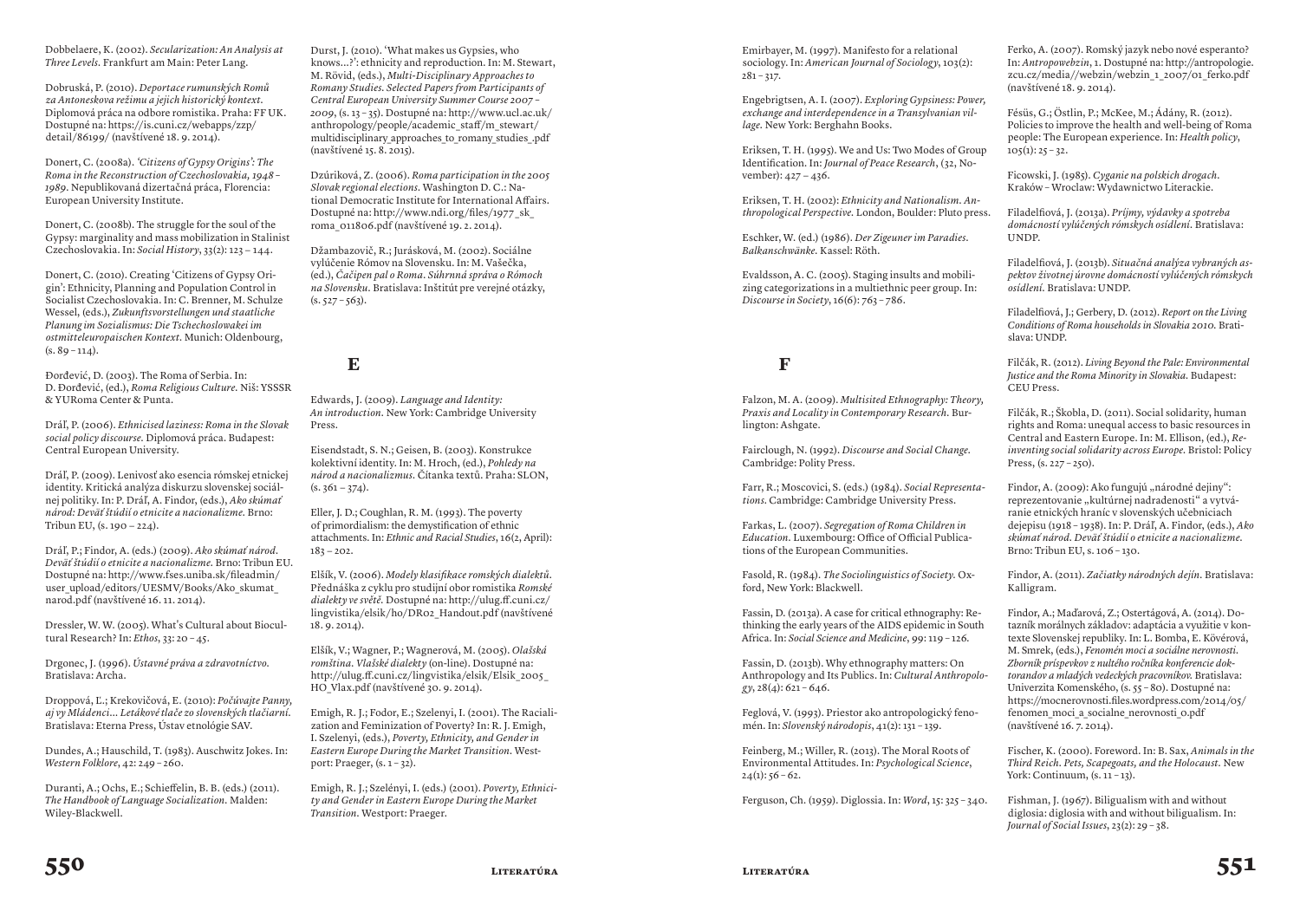Fiske, J. (1993). *Power Plays, Power Works.* London: Verso.

Fiske, S. T. (2013). A Millenial Challenge: Extremism in Uncertain Times. In: *Journal of Social Issues*, 69(3): 605 – 613.

Fonseca, I. (1995). *Enterrez-moi debout (L'odyssée des Tziganes.*) Paris: Albin Michel.

Fosztó, L. (2009). *Ritual Revitalisation After Socialism: Community, Personhood, and Conversion Among Roma in a Transylvanian Village.* Berlin: LIT.

Földes, M. E.; Covaci, A. (2012). Research on Roma health and access to healthcare: state of the art and future challenges. In: *International journal of public health*, 57(1): 37 – 39.

Frankl, O. (1905). *Der Jude in den deutschen Dichtungen des 15., 16. und 17. Jahrhundertes.* Moravská Ostrava: Papauschek.

Fraser, A. (1992). *The Gypsies.* Oxford, UK; Cambridge, US: Blackwell.

Friedman, E.; Gallová-Kriglerová, E.; Kubánová, M.; Slosiarik, M. (2009). *School as Ghetto*. (Report.) Budapest: Roma Education Fund.

Frohlich, K. L.; Corin, E.; Potvin, L. (2001). A theoretical proposal for the relationship between context and disease. In: *Sociology of Health & Illness*, 23(6): 776 - 797.

Fuchs, B. (2003). *"Rasse", "Volk", Geschlecht: anthropologische Diskurse in Österreich 1850 – 1960*. Frankfurt am Main: Campus Verlag.

### **G**

Gálisová, A. (s. d.). *Oni mali takú kožu, čo im nepreslabne (sémanticko-gramatická analýza ústnych jazykových prejavov rómskych i nerómskych detí)*. Dostupné na: http://www.pulib.sk/web/kniznica/elpub/ dokument/Olostiak1/subor/14.pdf (navštívené 30. 4. 2014).

Gallová-Kriglerová, E.; Kadlečíková, J. (2012). *Verejná mienka v oblasti pravicového extrémizmu: výskumná správa.* Bratislava: Nadácia otvorenej spoločnosti. Dostupné na: http://www.cvek.sk/uploaded/files/ vyskumna\_sprava.pdf (navštívené 23. 3. 2014).

Gallmeyer, A.; Roberts, W. T. (2009). Payday Lenders and Economically Distressed Communities. A Spacial Analysis of Financial Predation. In: *The Social Science Journal*, 46: 521 – 538.

Gašparíková, V. (1980). *Ostrovtipné príbehy a veliké cigánstva a žarty.* Bratislava: Tatran.

Gašparíková, V. (1995a). Anekdota. (Heslo.) In: J. Botík; P. Slavkovský, (eds.), *Encyklopédia ľudovej kultúry Slovenska, zv. 1.* Bratislava: VEDA, (s. 17).

Gašparíková, V. (1995b). Humoristické rozprávanie; Humorka. (Heslá.) In: J. Botík, P. Slavkovský, (eds.), *Encyklopédia ľudovej kultúry Slovenska, zv. 1.* Bratislava: VEDA, (s. 189).

Gautier, E. (1880). *Le Darwinisme sociale.* Paris: Derveaux.

Gay Y Blasco, P. (1999). *Gypsies in Madrid: Sex, Gender and the Performance of Identity.* Oxford: Berg Publishers.

Gellner, E. (2003). Nacionalizmus. In: M. Hroch, (ed.), *Pohledy na národ a nacionalizmus. Čítanka textů.* Praha: SLON, (s. 403 − 374).

Gerbery, D. (ed.) (2012). *Potrebujeme sociálny štát? Niektoré úvahy (nielen) o sociálnej politike.* Bratislava: Friedrich Ebert Stiftung.

Giddens, A. (1984). *The constitution of society: outline of the theory of structuration.* Cambridge, UK: Polity Press.

Giddens, A. (2000). *Sociologie.* Praha: Argo.

Gilman, S. L. (1996). *L'Autre et le Moi.* Paris: Presses universitaires de France.

Ginter, E.; Havelková, B.; Rovný, I.; Hlava, P.; Baráková, A.; Kudláčková, M. (2005). Health status of the Slovakia population at its entry to the European Union. In: *Bratislavské lekárske listy*, 106(2): 45 – 54.

Giri, A. K.; Van Ufford, P. Q. (eds.) (2003). *A moral critique of development: in search of global responsibilities.* London: Routledge.

Gmelch, S. B. (1986). Groups That Don't Want In: Gypsies and Other Artisan, Trader, and Entertainer Minorities. In: *Annual Review of Anthropology*, 15 (October): 307 – 330.

Gobineau, A. (1967). *Essai sur l'inégalité des races humaines.* Paris: Éditions Pierre Belfond.

Goffman, E. (1986). *The Presentation of Self in Everyday Life*. Edinburgh: University of Edinburgh. (Dostupné na http://monoskop.org/images/1/19/ Goffman Erving The Presentation of Self in Everyday\_Life.pdf; navštívené 11. 9. 2015.)

Goldman, L. R. (1998). *Child's Play. Myth, Mimesis and Make-Believe.* New York, Oxford: Berg.

Götz, A. (2006). *Konečné řešení*. Praha: Argo.

Götz, A. (2007). *Hitlerův národní stát. Loupení, rasová válka a nacionální socialismus.* Praha: Argo.

Govers, C.; Vermeulen, H. (eds.) (1997). *The Politics of Ethnic Consciousness.* Basingstoke: Macmillan Press.

Graeber, D. (2009). Debt – The first five thousand years. In: *Eurozine*. Dostupné na: http://www.eurozine.com/articles/2009-08-20 graeber-en.html (navštívené 24. 11. 2013).

Graham, J.; Nosek, B.; Haidt, J.; Iyer, R.; Koleva, S.; Ditto, P. H. (2011). Mapping the Moral Domain. In: *Journal of  Personality and Social Psycholog y*, 101(2): 366 – 385.

Graham, J.; Nosek, B.; Haidt, J. (2012). The Moral Stereotypes of Liberals and Conservatives: Exaggeration of Differences across the Political Spectrum. In: *PLoS ONE*, 7(12). Dostupné na: http://www.plosone. org/article/info%3Adoi%2F10.1371%2Fjournal. pone.0050092 (navštívené 23. 3. 2014).

Graham, J.; Haidt, J.; Koleva, S.; Motyl, M.; Iyer, R.; Wojcik, S.; Ditto, P. H. (2013). Moral foundations theory: The Pragmatic Validity of Moral Pluralism. In: *Advances in Experimental Social Psychology.* Vol. 47. San Diego, Waltham, London, Oxford, Amsterdam: Academic Press, (s. 55 – 130).

Granqvist, K. (2014). Recenzný posudok na tematický blok v tejto publikácii – *Čierno-biele svety. Rómovia v majoritnej spoločnosti na Slovensku.* Bratislava: archív imprimovaných rukopisov ÚEt SAV.

Greene, J. (2013). *Moral Tribes: Emotion, Reason, and the Gap between Us and Them.* New York: The Penguin Press.

Grill, J. (2009). Mange mište pro Čechy: slovenští Romové na českých stavbách. In: *Journal A2*: 40. Rozšírená verzia dostupná na: www.migrationonline.cz (navštívené 25. 04. 2014).

Grill, J. (2012a). 'Going up to England': Exploring mobilities among Roma from Eastern Slovakia. In: *Journal of Ethnic and Migration Studies*, 38(8): 1269 – 1287.

Grill, J. (2012b). 'It's building up to something and it won't be nice when it erupts': The making of Roma/ Gypsy migrants in post-industrial Scotland. In: *Focaal − Journal of Global and Historical Anthropology*,  $(62): 42 - 54.$ 

Grill, J. (2014). *Butji pro výboris. Activation (works) without mobility, labour and structural vulnerability in neo-liberalising Slovakia.* Bratislava: UNDP. (Rukopis.)

Grill, J. (2015). 'Endured Labour' and 'Fixing Up' Money: The Economic Strategies of Roma Migrants in Slovakia and the UK. In: M. Brazzabeni, M. I. Cunha, M. Fotta, (eds.), *Gypsy Economy: Romani Livelihoods and Notions of Worth in the 21st Century.* Oxford: Berghahn Books (s. 88 – 106).

Gronemeyer, R. (1983). Zigeunerpolitik in sozialistischen Ländern Osteuropas am Beispiel der Länder Ungarn, Tschechoslowakei, Polen. In: R. Gronemeyer, (ed.), *Eigensinn und Hilfe.* Giessen: Focus, (s. 43 – 183).

Gropper, R.; Miller, C. (2001). Exploring new worlds in American Romani Studies. Social and cultural attitudes among the American Mačvaja. In: *Romani Studies*, Ser. 5, 11(2): 81 – 110.

Gumperz, J. J. (1982). *Discourse strategies.* Cambridge, UK: Cambridge University Press.

Gupta, A.; Ferguson, J. (eds.) (1997). *Culture, power, place: explorations in critical anthropology.* Durham, NC: Duke University Press.

Guy, W. (1975). Ways of looking at Roms: the case of Czechoslovakia. In: F. Rehfish, (ed.), *Gypsies, Tinkers and other travelers*. London: Academic Press,  $(s. 201 - 227)$ .

Guy, W. (1977). *The Attempt of Socialist Czechoslovakia to Assimilate its Gypsy Population.* Dizertačná práca. Bristol: University of Bristol.

Guy, W. (1998). Ways of Looking at Roma: The Case of Czechoslovakia. In: D. Tong, (ed.), *Gypsies. An Interdisciplinary Reader*. New York, London: Garland Publishing,  $(s. 13 - 48)$ .

Guy, W. (ed.) (2001). *Between past and future: Roma of Central and Eastern Europe*. Hatfield: University of Hertforshire Press.

Guy, W. (2004). Recent Roma Migration to the United Kingdom. In: W. Guy, Z. Uherek, R. Weinerová, (eds.), *Roma migration in Europe: Case studies*. Münster: LitVerlag, (s. 165 – 210).

## **H**

Hage, G. [1998] (2000). *White Nation. Fantasies of White supremacy in a multicultural society.* New York: Routledge and Pluto Press.

Hage, G. (2002). 'On the side of life' – Joy and the capacity of being. In: M. Zournazi, (ed.), *Hope: new philosophies for change.* Annandale, NSW: Pluto Press Australia, (s. 150 – 172).

Hage, G. (2003). *Against Paranoid Nationalism: Searching for Hope in a Shrinking Society.* London: Pluto Press, Merlin Press.

Hage, G. (2005). A not so multi-sited ethnography of a not so imagined community. In: *Anthropological Theory*,  $5(4)$ :  $463 - 475$ .

Hage, G. (2010). Intercultural Relations at the Limits of Multicultural Governmentality. In: D. Ivinson, (ed.), *The Ashgate Research Companion to Multiculturalism.* Surrey: Ashgate, (s. 235 – 255).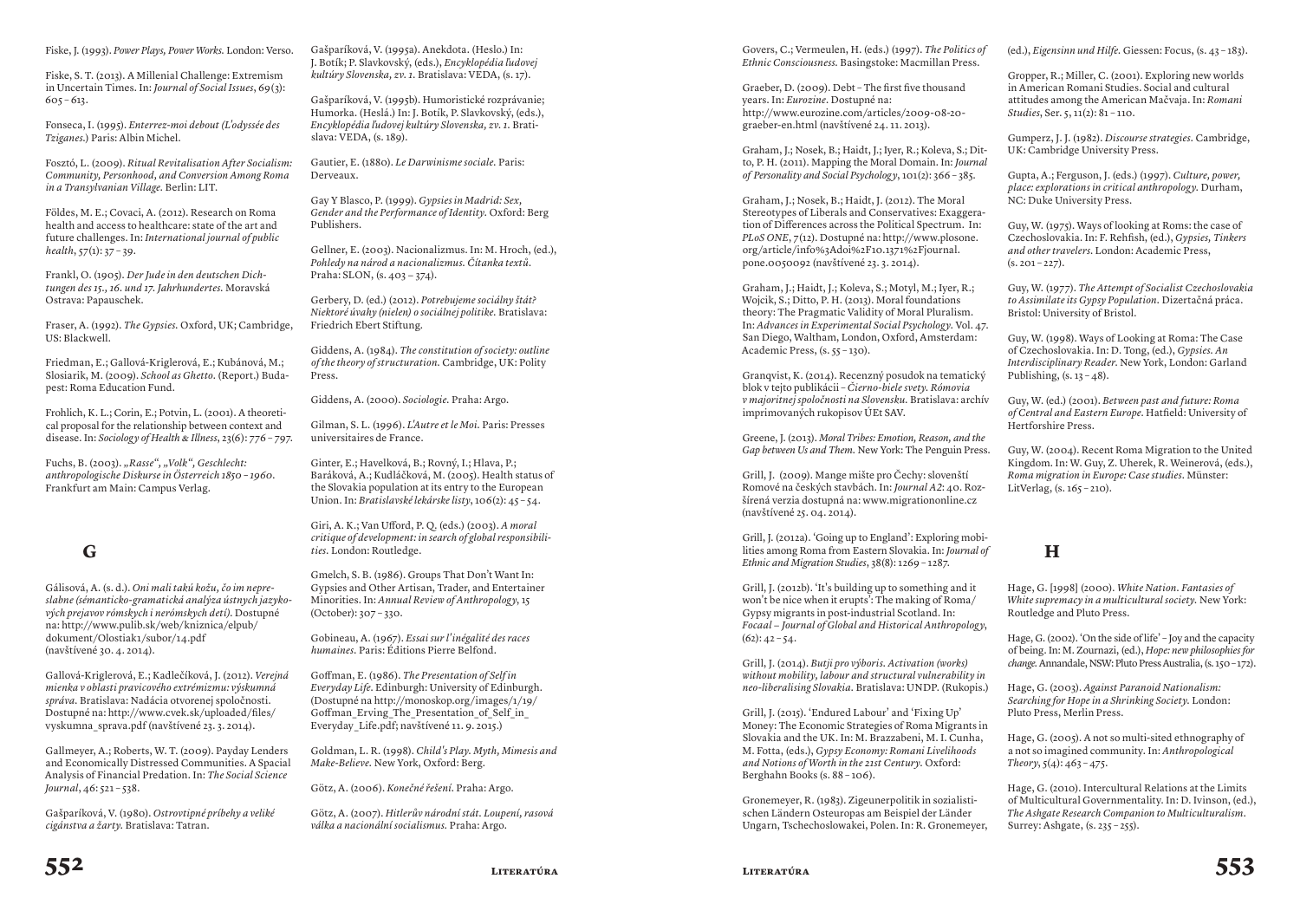Hahn, R. A.; Kleinman, A. (1983). Biomedical Practice and Anthropological Theory: Frameworks and Directions. In: *Annual Review of Anthropology*, 12:  $305 - 333$ .

Haidt, J. (2006). *The Happiness Hypothesis: Finding Modern Truth in Ancient Wisdom.* New York: Basic Books.

Haidt, J. (2012). *The Righteous Mind: Why Good People are Divided by Politics and Religion.* New York: Allen Lane.

Haidt, J. (2013a). Moral Psychology for the Twentyfirst Century. In: *Journal of Moral Education*, 42(3):  $281 - 297$ .

Haidt, J. (2013b). *Morálka lidské mysli. Proč lidstvo rozděluje politika a náboženství*. Praha: Dybbuk.

Haidt, J.; Joseph, C. (2004). Intuitive Ethics: How Innately Prepared Intuitions Generate Culturally Variable Virtues. In: *Daedalus*, 133: 55 – 66.

Haidt, J.; Graham, J.; Joseph, C. (2009). Above and Below Left-right: Ideological Narratives and Moral Foundations. In: *Psychological Inquiry*, 20: 110 – 119.

Hajioff, S.; McKee, M. (2000). The health of the Roma people: a review of the published literature. In: *Journal of Epidemiology and Community Health*, 54(11): 864 – 869.

Hajská, M. (2012). Ame sam vlašika haj vorbinas vlašika! (My jsme Olaši a mluvíme olašsky!) Nástin jazykové situace olašských Romů z východního Slovenska v etnicky smíšené komunitě. In: *Romano džaniben*, 19(2): 35 – 53.

Hajduk-Nijakowska, J. (2013). Głupi sąsiad w anegdocie, czyli komiczny kozioł ofiarny. In: H. Rusek, A. Drożdż, (ed.), *Polski i czeski humor zaangażowany: Dowcip, anegdota i karykatura polityczna.* Cieszyn, Katowice, Brno: Uniwersytet Śląski w Katowicach, (s. 21 – 33).

Hall, S. (1997). The work of representation. In: S. Hall, (ed.), *Representation: Cultural Representations and Signifying Practices.* London, New Delhi, Thousand  $Oaks, CA: SAGE, (s. 6-10).$ 

Hammersley, M.; Atkinson, P. (2007). *Ethnography: principles in practice.* London: Routledge.

Hancock, I. (2001). *Země utrpení – dějiny otroctví a pronásledování Romů.* Praha: Signeta. (Preložili H. Sadílková a K. Ryvolová, redakcia J. Červenka.)

Hancock, I. F. (2002). *We are the Romani people.* Hatfield: University of Hertfordshire Press.

Hancock, I. (2010). *Danger! Educated Gypsy.* Hatfield: University of Hertfordshire Press.

Hancock, I.; Dowd, S.; Djurič, R. (eds.) (1998). *The Roads of the Roma: A Pen Anthology of Gypsy Writers.* Hatfield: University of Hertfordshire Press.

Hann, Ch. (2005). Correspondence: Reply to Michal Buchowski. In: *The Anthropology of East Europe Review*,  $23(1): 194 - 200.$ 

Haupt, G. (2008). *"Anticiganizmus" a teológia oslobodenia Rómov.* Prednáška na výročnom stretnutí Medzinárodného katolíckeho výboru pre Rómov (CCIT). 28. – 30. marca 2008. Trogir/Chorvátsko.

Havel, I. M.; Mitášová, M. (2004). Prostor prožívaný jako prostor k jednání. In: *Prostor a jeho člověk.* Praha: Vesmír, (s. 153 – 221).

Headland, T. N.; Pike, K. L; Harris, M. (eds.) (1990). Emics and etics: The insider/outsider debate*. Frontiers of anthropolog y*, Vol. 7. Newbury Park, Calif.: SAGE.

Heath, S. B. (1982). What no Bedtime Story Means: Narrative skills at home and at school. *Language and Society*, 11 (2): 49 – 76.

Heidegger, M. (2004). Budovat, bydlet, myslet (úryvok; preložil I. Chvatík, I.). In: *Prostor a jeho člověk*. Praha: Vesmír, (s. 293 – 296).

Heller, M. (2011). *Path to Post-Nationalism. A Critical Ethnography of Language.* Oxford: Oxford University Press.

Henrich, J.; Heine, S.; Norenzayan, A. (2010). The Weirdest People in the World? In: *Behavioral and Brain Sciences*, 33: 61 – 83.

HepaMeta kolektív (2014). HepaMeta – Prevalence of Hepatitis B/C and Metabolic Syndrome in Population Living in Separated and Segregated Roma Settlements. In: *Central European Journal of Public Health*, 22: Supplement. Dostupné na: http://apps.szu.cz/ svi/cejph/obalka/aktualni\_1-14-sup.pdf (navštívené 6. 11. 2014).

Heretik, A. (2012). *Extrémna agresia*, I. Nové Zámky: Psychoprof.

Hermann, A. (1965). *Die Zigeuner*. Olten und Freiburg: Walter.

Hickey, S.; Mohan, G. (eds.) (2004). *Participation − from tyranny to transformation?* New York: Zed Books.

Hirt, T.; Jakoubek, M. (eds.) (2006). "Romové" *v osidlech sociálního vyloučení.* Plzeň: Vydavatelství a nakladatelství Aleš Čeněk.

Hirt, T.; Vochocová, L. (2005). Nešiřme nacionální mýty (rozhovor L. Vochocové s T. Hirtem). In: *Respekt*, 4, 23. 1. 2005.

Hodson, G.; Costello, K. (2007). Interpersonal Disgust, Ideological Orientation and Dehumanization as Predictors of Intergroup Attitudes. In: *Psychological sciences*, 18(8): 691 – 698.

Hojsík, M. (2008). *Evaluácia programu obecných nájomných bytov v rómskych osídleniach.* Bratislava: Nadácia Milana Šimečku. Dostupné na: http://www. nadaciamilanasimecku.sk/fileadmin/user\_upload/ dokumenty/Ine/Evalu\_\_cia\_FINAL.pdf (navštívené 23. 3. 2014).

Holý, D. (1999). *Oponentský posudek na doktorskou dizertační práci E. Krekovičové.* Brno. (Rukopis).

Holubová, B. (2010). *Účasť žien v politike − postoje, stav a perspektíva.* Bratislava: Inštitút pre výskum práce a rodiny. Dostupné na: http://www.institutrr.sk/ download/b\_holubova\_ 5.pdf (navštívené 25. 8. 2014).

Homoláč, J. (2009). *Internetové diskuse o cikánech a Romech.* Praha: Karolinum.

Horváth, K. (2005). Gypsy work – gadjo work. In: *Romani Studies*, 15(1): 31 – 49.

Horváth, K. (2012). Silencing and naming the difference. In: M. Stewart, (ed.), *The Gypsy 'Menace': populism and the new antiGypsy politics.* London: Hurst & Company, (s. 117 – 137).

Horváthová, E. (1964). *Cigáni na Slovensku.* Bratislava: Národopisný ústav SAV.

Houdek, L. (2010). *Pahárští dómové (případová studie dómských komunit v okolí města Bhímtál v indickém státě Uttaráňčal.* Diplomová práca na odbore romistika. Praha: FF UK. Dostupné na: https://is.cuni.cz/ webapps/zzp/detail/89429/ (navštívené 18. 9. 2014).

Hrabovský, M. (2011). *Rasová mytológia*. Bratislava: Kalligram.

Hrabovský, M. (2012). *Anticiganizmus a antisemitizmus v rasových a rasistických konštrukciách.* Bratislava: Ľudia proti rasizmu.

Hroch, M. (2003). Úvodem k čítance textů o nacionalismu. In: M. Hroch, (ed.), *Pohledy na národ a nacionalizmus. Čítanka textů.* Praha: SLON, (s. 403 − 417).

Hroch, M. (ed.) (2003). *Pohledy na národ a nacionalizmus. Čítanka textů.* Praha: SLON.

Hrustič, T. (2005). Nelapšoj – súčasné predstavy o revenantizme a vampirizme u Rusínov na Slovensku. In: M. Kováč, A. Kovács, T. Podolinská, (eds.), *Cesty na druhý svet − smrť a posmrtný život v náboženstvách sveta.* Bratislava: CERES, (s. 276 – 287).

Hrustič, T. (2006). Telo a telesné tekutiny v ľúbostnej mágii u Rómov vo východnom Zemplíne. In: I. Doležalová, N. Hamar, L. Bělka, (eds.), *Náboženství a tělo*. Brno: CERES, (s. 73 – 86).

Hrustič, T.; Pollák, P. (2007). Religiozita v rómskych komunitách na Slovensku. In: J. Balvín, (ed.), *Rubikova kostka. Multikulturalita: mezinárodní konference 6. setkání národnostních menšin.* Praha: Komise Rady hl. m. Prahy pro oblast národnostních menšin, (s. 469 – 474).

Hrustič, T. (2009). Náboženské konverzie Rómov vo východnom Zemplíne – prípadová štúdia reťazových konverzií. In: L. Grešková, (ed.), *Pastorácia Rómov (hľadanie rómskeho Boha).* Bratislava: Ústav pre vzťahy štátu a cirkví, (s. 123 – 142).

Hrustič, T. (2010a). Social change and some other factors of religious conversion among Roma in Eastern Slovakia. In: M. Kováč, T. Gál, (eds.), *Religious Change.* Bratislava: Chronos, (s. 125 – 129).

Hrustič, T. (2010b). Faktory ovplyvňujúce náboženské konverzie Rómov. In: *Slovenský národopis*, 58(3): 306 – 322.

Hrustič, T. (2010c). My nemáme rozdielov. Diskurz o etnicite a identite rómskych a nerómskych svedkov Jehovových na východnom Slovensku. In: *Romano džaniben*, jevend: 27 – 43.

Hrustič, T. (2011). Values and ethnicity – religious conversions of Roma in Eastern Slovakia to the Watchtower Society. In: C. Rughiniş, A. Máté-Tóth, (eds.), *Spaces and Borders. Young Researchers about Religion in Central and Eastern Europe.* Berlin, New York: Walter de Gruyter, (s. 23 – 32).

Hrustič, T. (2012a). The Trends in the Participation of Romani Candidates in Elections in Slovakia. In: *Roma Rights, Journal of the European Roma Rights Centre*. *Challenges of Representation: Voices on Roma Politics, Power and Participation*, (s. 39 – 48).

Hrustič, T. (2012b). Rómovia a náboženská spoločnosť Jehovovi svedkovia na Slovensku. In: *Axis Mundi*, 7(2):  $27 - 32.$ 

Hrustič, T. (2013). Rómska politická participácia v komunálnej politike na Slovensku. In: V. Benč, T. Hrustič, T. Kardos, A. Mušinka, (eds.): *Teoretické a praktické otázky politickej participácie Rómov na lokálnej úrovni.* Prešov: Slovenská spoločnosť pre zahraničnú politiku, (s. 55 – 64).

Hrustič, T. (2015). Usury among the Slovak Roma: Notes on Relations between Lenders and Borrowers in a Segregated Taboris. In: M. Brazzabeni, M. I. Cunha, M. Fotta, (eds.), *Gypsy Economy: Romani Livelihoods and Notions of Worth in the 21st Century*. Oxford: Berghahn Books, (s. 31 – 48).

Hrustičová, Ľ. (2013). *Stratégie náboženských organizácií pôsobiacich medzi Rómami. Prípadová štúdia charizmatického spoločenstva z východného Slovenska.* Nepublikovaná dizertačná práca, Univerzita Konštantína filozofa v Nitre, Ústav etnológie v Bratislave.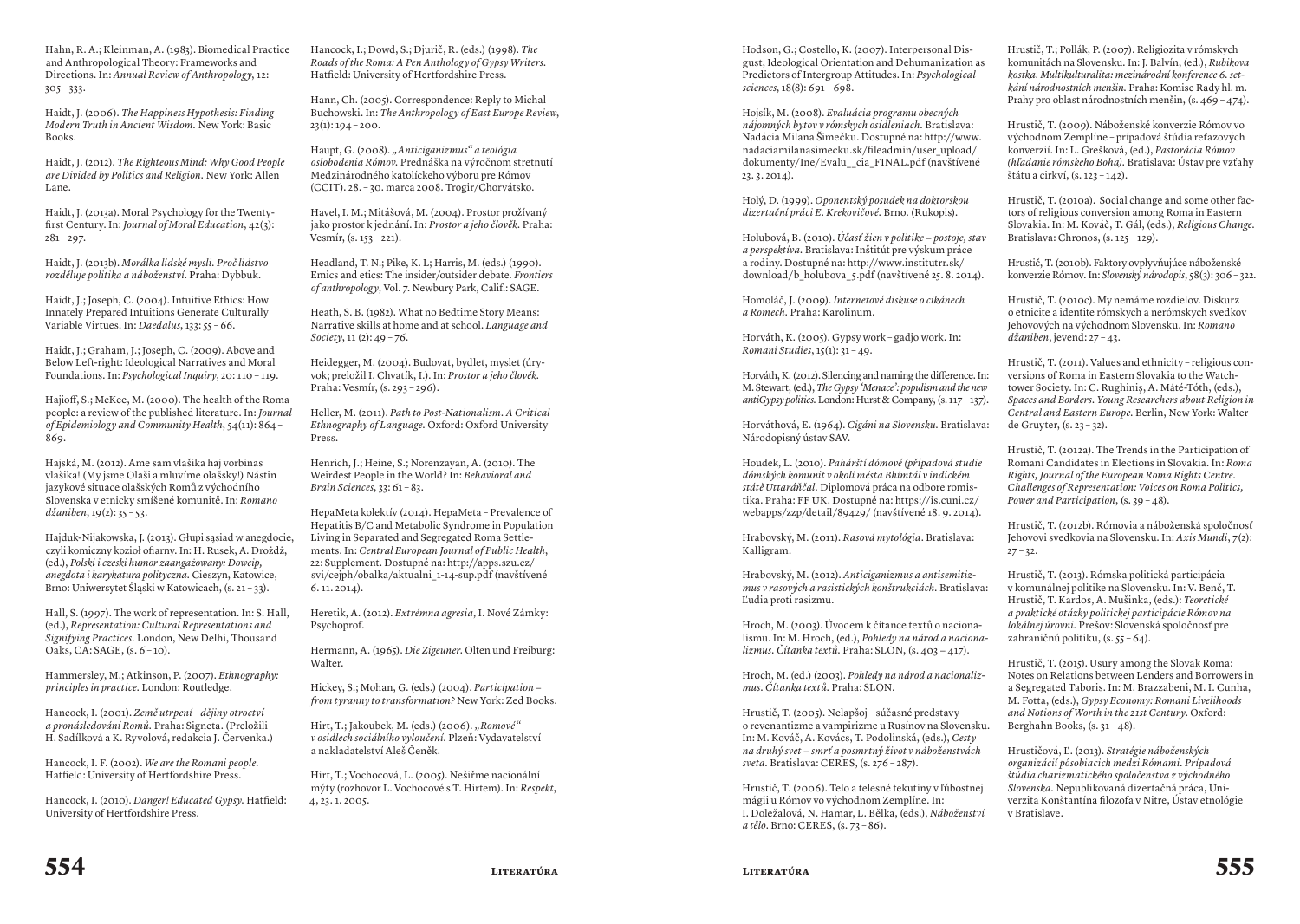#### Hübschmannová, M. (s. d.). Zajda. In: *Rombase. Didactically Edited information on Roma.* Dostupné na: http://rombase.uni-graz.at/cd/data/ethn/work/data/ zajda.en.pdf (navštívené 7. 8. 2014).

Hübschmannová, M. (1978). The Roma (Gypsies) in Czechoslovakia and their literature. In: *Studies in Indo-Asian Art and Culture*, 5: 37 – 76.

Hübschmannová, M. (1979). Bilingualism Among the Slovak Roms. In: *International Journal of the Sociology of Language*, 19: 33 – 49.

Hübschmannová, M. (ed.) (1987). *Čeho je na světě nejvíc? So hin pro svetos jekhbuter?* Praha: Kulturní dům hl. m. Prahy, Ústřední kulturní dům železničářů Praha.

Hübschmannová, M. (1999a). Několik poznámek k hodnotám Romu/Several remarks to Romani values. In: *Romové v České republice 1945 – 98/Roma in the Czech Republic 1945 – 98.* Praha: SOCIOKLUB, (s. 1 – 51).

Hübschmannová, M. (1999b). *Romské pohádky*. Praha: Fortuna.

Hübschmannová, M. [1993] (2002). *Šaj pes dovakeras. Můžeme se domluvit.* Olomouc: Univerzita Palackého v Olomouci.

Hübschmannová, M. (2003). Romové − subetnické skupiny. In: *Rombase. Didactically Edited information on Roma.* Dostupné na: http://romani.uni-graz.at/ rombase/ (navštívené 18. 9. 2014). (Cesta: Data » Etnologie a Skupiny » Obecná témata » Romové − subetnické skupiny. Pozn.: dole vľavo je možné nastaviť českú jazykovú verziu.)

Hübschmannová, M.; Kyuchukov, Ch. (2006). Vyjádření prosby ve dvou romských dialektech. In: *Romano džaniben*, ňilaj: 61 – 74.

Hübschmannová, M.; Šebková, H.; Žigová, A. (1991). *Romsko-český a česko-romský kapesní slovník.* Praha: Státní pedagogické nakladatelství.

Hudson, R. A. (1996)<sup>2</sup>. *Sociolinguistics*. Cambridge, UK: Cambridge University Press.

Huonker, Th. (2009). Beitrag zum Lehrmittel. In: S. Brändli, M. E. Davolio, K. Kistler, (eds.), *Merken was läuft. Rassismus im Visier*. Zürich: Verlag Pestalozzianum.

Hund, D. W. (1999). *Rassismus.* Münster: Westfälisches Dampfboot.

Hurrle, J.; Grill, J.; Ivanov, A.; Kling, J.; Škobla, D. (2012). *Nejasný výsledok. Pomohli projekty z ESF Rómom na Slovensku? Analýza dopadu projektov v programovacom období 2007 – 2013.* Bratislava: UNDP.

Huxley, J.; Haddon, A. C. (1935). *We Europeans: A Survey of 'Racial' Problems.* London: J. Cape.

### **CH**

**I**

**J**

Chamberlain, H. S. (1912). *Die Grundlagen des XIX Jahrhunderts.* Leipzig: C. G. Röder. G. M. B. H.

Christians, C. G. (2005). Ethics and Politics in Qualitative Research. In: N. K. Denzin, Y. S. Lincoln, (eds.), *The Sage handbook of qualitative research.* Thousand Oaks, CA: SAGE, (s. 139 – 164).

Chudžíková, A. (2011). Vnímanie menšín v politickom diskurze. In: J. Lajčáková, A. Chudžíková, T. Gažovičová, (eds.), *Menšiny v politickom diskurze.* Bratislava: Centrum pre výskum etnicity a kultúry, (s. 23 – 37). Dostupné na: http://www.cvek.sk/uploaded/ files/Mensiny%20v%20politickom%20diskurze.pdf (navštívené: 23. 3. 2014).

Iyer, R.; Koleva, S. P.; Graham, J.; Ditto, P. H.; Haidt, J. (2012). Understanding Libertarian Morality: The Psychological Dispositions of Self-identified Libertarians. In: *PLoS ONE*, 7(8). Dostupné na: http://www.plosone. org/article/info%3Adoi%2F10.1371%2Fjournal. pone.0042366 (navštívené 23. 3. 2014).

Jacobs, F.; Ries, J. (2008). *Roma/Zigeunerkulturen in neuven Perspektiven (Romani/Gypsy Cultures in New Perspective)*. Leipzig: Leipziger University.

Jakoubek, M. (2005). *Romové – konec (ne)jednoho mýtu.* Praha: Socioklub.

Jakoubek, M. (2006). Vystavte národ z pohlednic! In: *A2 – kulturní týdeník* č. 51. Dostupné na: http://www.advojka.cz/archiv/2006/51/vystavtenarod-z-pohlednic (navštívené 18. 9. 2014).

Jakoubek, M. (ed.) (2008). *Cikáni a etnicita*. Praha: Triton.

Jakoubek, M.; Hirt, T. (eds.) (2008): *Rómske osady na východnom Slovensku z hľadiska terénneho antropologického výskumu, 1999 – 2005.* Bratislava: Open Society Foundation.

Jakšić, B.; Bašić, G. (2005). *Umetnost preživljavanja. Gde i kako žive Romi u Srbiji.* Beograd: Institut za filosofju i društveni teoriju.

Jakubowska, L. (1993). Writing about Eastern Europe: Perspectives from ethnography and anthropology. In: H. Driesen, (ed.), *The Politics of Ethnographic Reading and Writing. Confrontations of Western and Indigenous Views.* Nijmegen Studies in Development and Cultural Changes. Vol. 13. Saarbrücken, Ford Lauderdale: Breitenbach.

James, P. (2003). Náměty pro teorii národa. In: M. Hroch, (ed.), *Pohledy na národ a nacionalizmus. Čítanka textů.* Praha: SLON, (s. 386 − 402).

Jansen, S.; Löfving, S. (eds.) (2008). *Struggles for Home: Violence, Hope and the Movement of People. Dislocations.* Oxford: Berghahn Books.

Janto, J. (2008). Komunikácia a priestor. (Na príklade mestského sídliska). In: *Slovenský národopis*, 56(3):  $277 - 284.$ 

Jarčuška, P.; Bobáková, D.; Uhrín, J.; Bobák, L.; Babinská, I.; Kolarčík, P.; Gecková, A. M. (2013). Are barriers in accessing health services in the Roma population associated with worse health status among Roma? In: *International Journal of Public Health*, 58(3): 427 – 434.

Jaroš, M. (2011). Foto k článku Úkol pro premiéra. In: *Respekt*, 36: 36 (5. – 1. 10. 2011).

Jefferson, T. (1785). *Notes on the State of Virginia.* University of Virginia Library: Electronic Text Center.

Jenkins, R. (1994). Rethinking Ethnicity: Identity Categorization and Power. In: *Ethnic and Racial Studies*, 17(2): 197 – 223.

Jurásková, M. (2002). Vzťah Rómov k majorite. In: M. Vašečka, (ed.), *Čačipen pal o Roma, Súhrnná správa o Rómoch na Slovensku.* Bratislava: Inštitút pre verejné otázky, (s. 393 – 412).

Jurásková, M. (2004). Podoby a mechanizmy sociálneho vylúčenia rómskych komunít na Slovensku. In: D. Scheffel, A. Mušinka, (eds.), *Rómska marginalita.* Prešov: Centrum antropologických výskumov, (s. 61 – 72).

Jurková, I. (2014). *Klub Černá perla a restaurace Cikánská jizba jako dva příklady romské hudební (re) prezentace.* Bakalárska práca na odbore romistika. Praha: FF UK (navštívené 18. 9. 2014).

Jurová, A. (1993). *Vývoj rómskej problematiky na Slovensku po roku 1945.* Bratislava: Goldpress Publishers.

Jurová, A. (1996). *Dokumenty – Rómska problematika 1945 – 1967* (4 zv.). Praha: ÚSD.

Jurová, A. (1998). Pokus o pohľad na niektoré problémy vývoja Rómov na Slovensku v 90. rokoch. Referát z konferencie *Národnostní menšiny v České republice a zemích střední Evropy v 90. letech.* Dostupné na: http://www.saske.sk/cas/archiv/3-99/jurova.html (navštívené 12. 3. 2014).

Jurová, A. (2002). Od odchodu z pravlasti po prvé asimilačné opatrenia. In: M. Vašečka, (ed.), *Čačipen pal o Roma. Súhrnná správa o Rómoch na Slovensku*. Bratislava: Inštitút pre verejné otázky, (s. 19 – 30).

Justin, E. (1943). *Lebensschicksale artfremd erzogener Zigeunerkinder und ihrer Nachkommen.* Inaugural-Dissertation Zur Erlangung des Doktorgrades genehmigt von der Mathematisch-Naturwissenschaftlichen Fakultat der Friedrich-Wilhelms-Universität zu Berlin. Dostupné na: http://www.sifaz.org/eva\_justin\_ dissertation\_artfremd\_erzogene\_zigeunerkinder\_ 1943.pdf (navštívené 1. 7. 2014).

# **K**

Kelty, C.; Panofsky, A. (2014). Disentangling Public Participation in Science and Biomedicine. In: *Genome Medicine*, 6(8): 1 − 14. Dostupné na: http://genomemedicine.com/content/6/1/8, doi:10.1186/gm525 (navštívené 6. 11. 2014).

Kemeny, I. (ed.) (2005). *Roma of Hungary.* Boulder, Colombia: Social Science Monographs.

Kemnitz, T. M. (1973.) The Cartoon as a Historical Source. In: *The Journal of Interdisciplinary History*, 4(1): 81 – 93.

Kenrick, D. (2004). *A Historical Dictionary of the Gypsies (Romanies)*. London: The Scarecrow Press.

Kertesi, G.; Kézdi, G. (2011). The Roma/Non-Roma Test Score Gap in Hungary. In: *The American Economic Review*, 101(3): 519 – 525.

Kiliánová, G. (2005). *Identita a pamäť. Devín/Theben/Dévény ako pamätné miesto.* Bratislava: Ústav etnológie SAV, SAP.

Kilánová, G. (ed.) (1998). *Identita etnických spoločenstiev. Výsledky etnologických výskumov.* Bratislava: Ústav etnológie SAV, SAP.

Kiliánová, G.; Kowalská, E.; Krekovičová, E. (eds.) (2009). *My a tí druhí v modernej spoločnosti. Konštrukcie a transformácie kolektívnych identít.* Bratislava: Ústav etnológie SAV, Historický ústav SAV, VEDA.

Kleinman, A. (1980). *Patients and healers in the context of culture: an exploration of the borderland between anthropology, medicine, and psychiatry.* Berkeley: University of California Press.

Kleinman, A.; Benson, P. (2006). Anthropology in the Clinic: The Problem of Cultural Competency and How to Fix It. In: *PLOS Medicine*, (elektronický časopis), 3(10): e294 Dostupné na: http://www.plosmedicine. org/article/info%3Adoi%2F10.1371%2Fjournal. pmed.0030294 (navštívené 6. 11. 2014).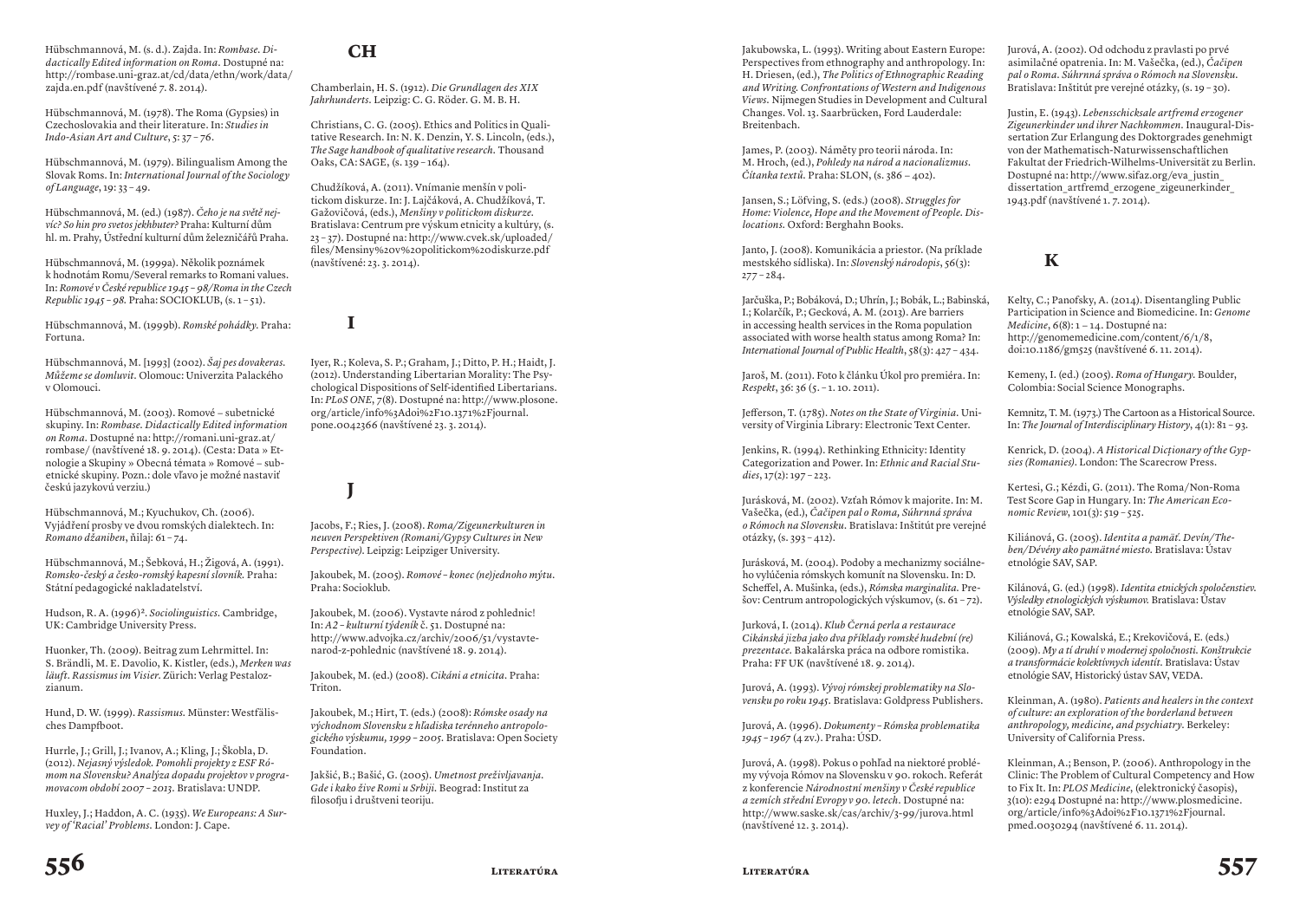Klemperer, V. (2000). *The Language of the Third Reich.*  London: The Athlone Press.

Klímová, I. (2002). Romani political representation in Central Europe. An historical survey. In: *Romani Studies*, 12(2): 103 – 147.

Knoblauch, H. (2005). Focused Ethnography. In: *Forum: Qualitative Social Research*, (elektronický časopis), 6(3): článok č. 44. Dostupné na: http:// www.qualitative-research.net/index.php/fqs/article/ view/20/43 (navštívené 6. 11. 2014).

Kobes, T. (2009a). *Nastartovali nás jako motorky: činnost nevládních organizací při řešení romské problematiky na východním Slovensku.* Plzeň: Západočeská univerzita v Plzni.

Kobes, T. (2009b). *Tu zme šicke jedna rodzina, tu zme šicke jedna fajta. Příbuzenství východoslovenského venkova.* Prešov: Centrum antropologických výskumov.

Kobes, T. (2012). "Naši Romové" - difrakční vzorce odlišnosti na vychodoslovenském venkove. In: *Romano džaniben*, (2): 9 – 34.

Kocój, E.; Lechowski, P.; Plebańczyk, K. (2012). Tematyka cygańska w polskich zbiorach ikonograficznych (wiek XIX – i połowa XX wieku): Rekonesans. In: *Zarządzanie w kulturze*, 13(2): 171 – 184.

Kolarčík, P.; Gecková, A. M.; Orosová, O.; van Dijk, J. P.; Reijneveld, S. A. (2009). To what extent does socioeconomic status explain differences in health between Roma and non-Roma adolescents in Slovakia? In: *Social Science & Medicine*, 68(7): 1279 – 1284.

Kolarčík, P.; Gecková, A. M.; Orosová, O.; van Dijk, J. P.; Reijneveld, S. A. (2010). Predictors of healthendangering behaviour among Roma and non-Roma adolescents in Slovakia by gender. In: *Journal of Epidemiology and Community Health*, 64(12): 1043 – 1048.

Koleva, S. P.; Graham, J.; Ditto, P.; Iyer, R.; Haidt, J. (2012). Tracing the Threads: How Five Moral Concerns (Especially Purity) Help Explain Culture War Attitudes. In: *Journal of Research in Personality*, 46(2): 184 – 194.

Kolmanová, M. (2007). Výzkum jazykových dovedností dětí v romském a slovenském jazyce. Terénní výzkum v osadách Rakúsy a Bystrany (14 – 21. 2. 2005). In: *Romano džaniben*, jevend: 28 – 45.

Kosová, I.; Oravec, L.; Gabčová, L. (2013). *Updated Civil Society Monitoring Report: On the implementation of the National Roma Integration Strategy and Decade Action Plan in 2012 and 2013 in Slovakia.* Budapest: Decade of Roma Inclusion Secretariat Foundation.

Košťálová, P. (2012). *Stereotypní představy a etnické mýty: Kulturní identita Arménie.* Praha: SLON.

Koupilová, I.; Epstein, H.; Holčík, J.; Hajioff, S.; Mc-Kee, M. (2001). Health needs of the Roma population in the Czech and Slovak Republics. In: *Social Science & Medicine*, 53(9): 1191 – 1204.

Kováč, M. (2003). Slnko pre spravodlivých. Posvätnosť prísahy a Božia sankcia medzi horehronskými Rómami z obce Telgárt. In: M. Kováč, A. B. Mann, (eds.), *Boh všetko vidí/ O del sa dikhel. Duchovný svet Rómov na Slovensku.* Bratislava: Chronos, (s. 17 – 35).

Kováč, M. (2004a). Ľudová viera u slovenských Rómov. In: *Studia Academica Slovaca*, 33. Bratislava: Stimul, (s. 106 – 114).

Kováč, M (2004b). Religiozita ako možný prostriedok k riešeniu sociálneho postavenia Rómov. In: *Rómska kultúra na Slovensku.* Dunajská Streda: Lilium Aurum,  $(s. 41 - 45)$ .

Kováč, M.; Jurík, M. (2002). Religiozita Rómov a aktivity cirkví vo vzťahu k Rómom. In: M. Vašečka, (ed.), *Čačipen pal o Roma. Súhrnná správa o Rómoch na Slovensku.* Bratislava: Inštitút pre verejné otázky,  $(s. 127 - 143)$ .

Kováč, M; Mann, A. B. (2003). Rómovia a viera. In: M. Kováč, A. B. Mann, (eds.), *Boh všetko vidí/O del sa dikhel. Duchovný svet Rómov na Slovensku.* Bratislava: Chronos,  $(s. 17 - 35)$ .

Kováč, M.; Mann, A. B. (ed.) (2003). *Boh všetko vidí/O Del sa dikhel. Duchovný svet Rómov na Slovensku.* Bratislava: Chronos.

Kovács, Ľ. (2014). *Urbánna marginalita v Budapešti a jej vplyv na rómske ekonomické stratégie a sociálne siete.* Dizertačná práca. Bratislava: Fakulta ekonomických a sociálnych vied.

Kovai, C. (2012). Hidden Potentials in 'Naming the Gypsy': The Transformation of the Gypsy-Hungarian Distinction. In: M. Stewart, (ed.), *The Gypsy 'Menace': populism and the new anti-Gypsy politics*. London: Hurst & Company, (s. 281 – 295).

Kravčík, M. (2011). *Richnavská "gramotnosť"*. Dostupné na: http://kravcik.blog.sme.sk/c/252530/ Richnavska-gramotnost.html (navštívené 20. 5. 2014).

Krawczyk-Wasilewska, V.; Dobbie, M. (2007). Sophomoros, czyli koncept humorystyczny. In: *Literatura*   $ludowa, 51(4-5): 109-112.$ 

Krekovič, E.; Mannová, E.; Krekovičová, E. (eds.) (2013). *Mýty naše slovenské.* Bratislava: Premedia.

Krekovičová, E. (1989). *O živote folklóru v súčasnosti. Ľudová pieseň.* Bratislava: Národopisný ústav SAV.

Krekovičová, E. (1998a). *Zwischen Toleranz und Barrieren: Das Bild der Zigeuner und Juden in der slovakischen Folklore.* Frankfurt am Main: Peter Lang.

Krekovičová, E. (1998b). Obraz vyšších vrstiev a mesta v slovenskom folklóre. In: E. Mannová, (ed.), *Meštianstvo a občianska spoločnosť na Slovensku 1990 – 1989.* Bratislava: AEP, (s. 147 – 161).

Krekovičová, E. (1999). *Medzi toleranciou a bariérami. Obraz Róma a Žida v slovenskom folklóre.* Bratislava: AEP.

Krekovičová, E. (2001). Medzi autoobrazom a heteroobrazom. In: M. Toncrová, L. Uhlíková, (eds.), *Etnické stereotypy z pohledu různých vědných oborů.* Brno: Etnologický ústav AV ČR, (s. 17 – 34).

Krekovičová, E. (2005). *Mentálne obrazy, stereotypy a mýty vo folklóre a v politike.* Bratislava: Eterna press, Ústav etnológie SAV.

Krekovičová, E. (2006). Cigán fiškálom: komická figúrka Róma v tradičnej folklórnej anekdote a na internete alebo čo sa stalo s obrazom Róma v slovenskej spoločnosti na prelome tisícročia. In: E. Mannová, A. Puková, (eds.), *OS − Fórum občianskej spoločnosti*,  $10(1 - 2)$ :  $140 - 152$ .

Krekovičová, E. (2008). Reflexia šoa a porraimos v tradičnom folklóre a v asynchrónnej internetovej komunikácii. In: M. Vrzgulová, D. Richterová, (ed.), *Holokaust ako historický a morálny problém v minulosti a v súčasnosti.* Zborník príspevkov z konferencie. Bratislava: Úrad vlády SR, Dokumentačné stredisko holokaustu, (s. 137 – 143, 362 – 370).

Krekovičová, E. (2009). Konštruovanie obrazu "iných" v očiach Slovákov. Medzi autoobrazom a heteroobrazmi. In: G. Kiliánová, E. Kowalská, E. Krekovičová, (eds.), *My a tí druhí v modernej spoločnosti.* Bratislava: VEDA, Ústav etnológie SAV, Historický Ústav SAV,  $(s. 473 - 497)$ .

Krekovičová, E. (2013). Aktuálne otázky stredoeurópskej folkloristiky/A közép-európai folklorisztika időszerű kérdései/Aktuelle Fragen der mitteleuropäischen Folkloristik. In: J. Liszka, (ed.), *Acta Ethnologica Danubiana*, (15): 51 – 65.

Krekovičová, E.; Panczová, Z. (2013a). Obraz nepriateľa v počiatkoch slovenskej politickej karikatúry. Vizuálne stereotypy v časopise Černokňažník v rokoch 1861 – 1910. In: *Slovenský národopis*, 61(1):  $31 - 54.$ 

Krekovičová, E.; Panczová, Z. (2013b). Visual Representations of 'Self' and 'Others': Images of the Traitor and the Enemy in Slovak Political Cartoons, 1861 – 1910. In: D. Demski, I. Sz. Kristóf, K. Baraniecka-Olszewska, (eds.), *Competing Eyes: Visual Encounters With Alterity in Central and Eastern Europe.* Budapest: L'Harmattan, (s. 462 – 487).

Krekovičová, E.; Panczová, Z.; Bužeková, T. (2006). *Folklór a komunikácia v procesoch globalizácie.* Bratislava: Ústav etnológie SAV, SAP.

Krieger, N. (2011). *Epidemiology and the people's health: theory and context.* New York: Oxford University Press.

Kriglerová, E.; Gažovičová, T. (2012). *Škola pre všetkých?* Bratislava: Centrum pre výskum ethnicity a kultúry.

Kringos, D. S.; Boerma, W. G.; van der Zee, J.; Groenewegen, P. P. (2013). Political, cultural and economic foundations of primary care in Europe. In: *Social Science & Medicine*, 99: 9 – 17.

Krivošík, L. (2014). Hovorme viac o rasizme. In: *.týždeň.* (on-line). Dostupné na: http://dennik.tyzden. sk/lukas-krivosik/2014/07/17/hovorme-viac-orasizme-romov (navštívené 19. 7. 2014).

Kubaník, P. (2012). Dětský registr romštiny. In: *Romano džaniben*, 19(1): 61 – 80.

Kubaník, P. (v recenznom konaní). Škádlení dětí v romské osadě. In: J. Kesselová, (ed.), *Registre jazyka a jazykovedy.* Prešov: Filozofická fakulta PU.

Kubaník, P.; Červenka, J.; Sadílková. H. (2010). Romština v ČR – uchování jazyka a jazyková směna. In: *Romano džaniben*, 17(2): 11 – 40.

Küllős, I. (2003). *Cigányok a régi magyar közköltészetben a XVII. századtól a reformkorig.* Szekszárd: Romológiai Kutatóintézet.

Kumanová, Z. (1998). Etnická identifikácia obyvateľov tzv. cigánskej/rómskej kolónie v Plaveckom Štvrtku. In: *Slovenský národopis*, 46(1): 42 − 59.

Kužel, S. (ed.) (2000). *Terénní výzkum integrace a segregace.* Praha: Cargo Publishers.

Kužma, Š. (2010). *Rómske osady – ako ďalej?* Dostupné na: http://stefankuzma.blog.sme.sk/c/242858/ Romske-osady-ako-dalej.html (navštívené: 23. 3. 2014).

Kyuchukov, H. (1994). The communicative competence of Romani (Gipsy speaking) children in Bulgarian discourse, in a classroom situation. In: *International Journal of Psycholinguistics*, 10(1): 59 – 82.

Kyuchukov, H. (2012). 'Anti-Gypsyism' or 'antigypsyism'. In: H. Kyuchukov, (ed.), *New Faces of Antigypsyism in modern Europe*. Prague: NGO Slovo 21, (s. 4 – 6).

Kyuchukov, H. (ed.) (2012). *New Faces of Antigypsyism in Modern Europe*. Prague: NGO Slovo 21.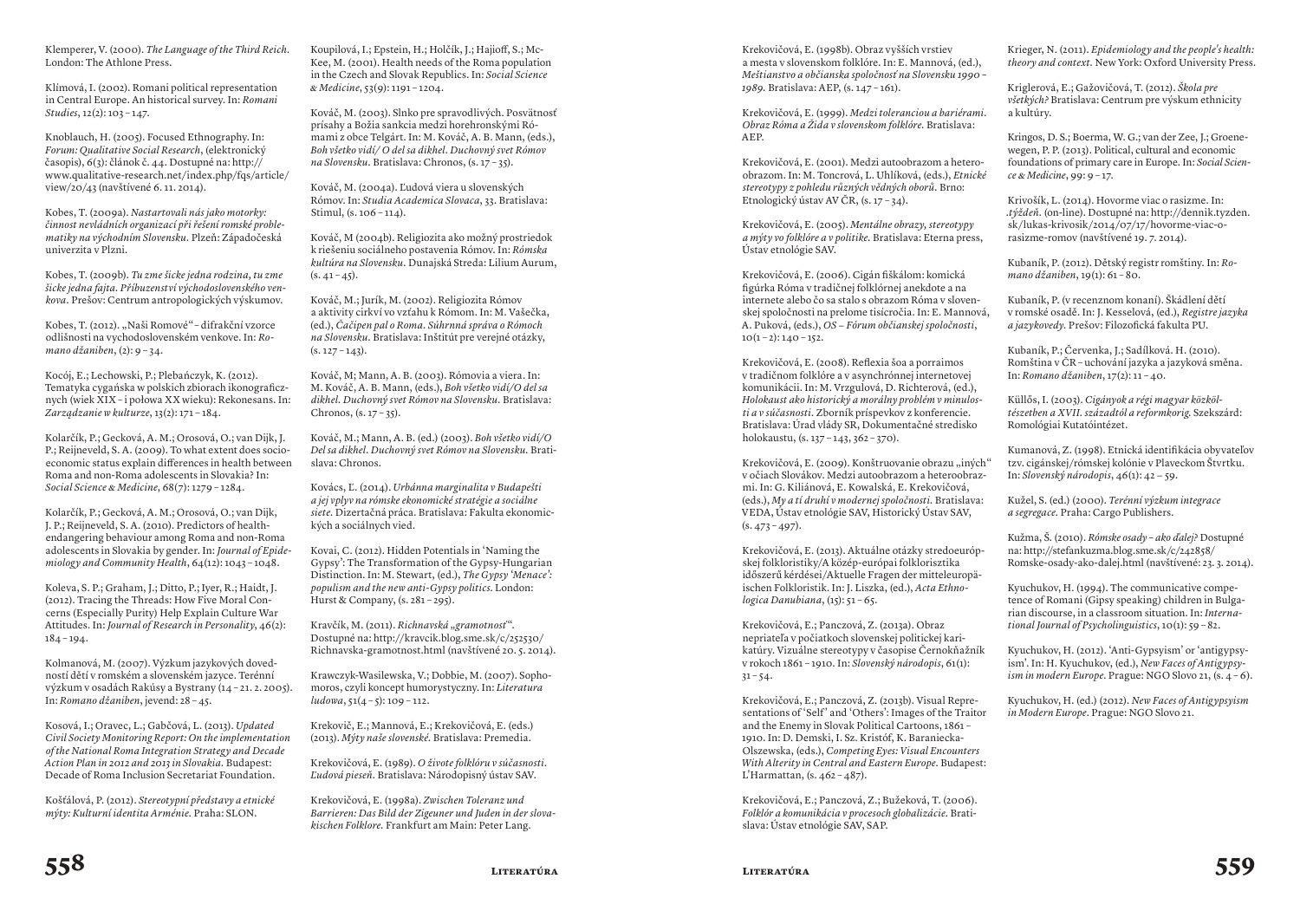Labonte, R. N.; Laverack, G. (2008). *Health promotion in action: from local to global empowerment.* New York: Palgrave Macmillan.

Lacková, I. (2000). *A false dawn. My life as a Gypsy woman in Slovakia.* Hatfield: Centre de recherches tsiganes, University of Hertfordshire Press.

Lacková, E.; Hübschmannová, M. (1997). *Narodila jsem se pod šťastnou hvězdou.* Praha: Triáda.

Lajčáková, J. (2007). The Uneasy Road towards Remedying the Economic and Cultural Disadvantage of the Roma in Slovakia. In: *International Journal on Minority and Group Rights*, (14): 59 – 83.

Lajčáková, J. (2012a). *Civil Society Monitoring Report: On the Implementation of the National Roma Integration Strategy and Decade Action Plan in 2012 in Slovakia.* Budapest: Decade of Roma Inclusion Secretariat Foundation.

Lajčáková, J. (2012b). Dočasné vyrovnávacie opatrenia: jedinečná príležitosť, ako pomôcť pri začleňovaní Rómov. In: *Menšinová politika na Slovensku.* Kritický štvrťročník Centra pre výskum etnicity a kultúry, 2(4): 1 – 2. Dostupné na: http://cvek.sk/uploaded/files/ Mensinova%20politika%20na%20Slovensku%20 4\_2012.pdf (navštívené 23. 3. 2014).

Lajčáková, J. (2013). *Zákon o pomoci v hmotnej núdzi pomôže len splnomocnencovi.* Dostupné na: http:// www.jetotak.sk/editorial/zakon-o-pomoci-v-hmotnejnudzi-zrejme-pomoze-len-splnomocnencovympreferenciam (navštívené 23. 3. 2014).

Lajčáková, J.; Chudžiková, A.; Gažovičová, T. (2011). *Menšiny v politickom diskurze.* Bratislava: Centrum pre výskum etnicity a kultúry.

Lancy, D. F. (2007). Accounting for Variability in Mother-Child Play. In: *American Anthropologist*, 109(2): 273 – 284.

Laubeová, L.; Kalinová, M. (2006). Požadavky na politickou autonomii romského národa v Evropě 21. století. In: *Sociologická řada SO-006, Pražské sociálně vědní studie.* Dostupné na: http://publication.fsv.cuni.cz/ attachments/91\_Llaubeova.pdf (navštívené 18. 9. 2014).

LeCompte, M. D.; Schensul, J. J. (2013). *Analysis and interpretation of ethnographic data: a mixed methods approach.* Lanham: AltaMira Press.

Le Goff, J. (1998). *Středověká imaginace.* Praha: Argo.

Leščák, M. (1971). *Súčasný stav humoristického rozprávania na Spiši (Pokus o výskum frekvencie výskytu).* Kandidátska dizertačná práca, I., II. Bratislava: Národopisný ústav SAV.

Leščák, M. (2010). *Humoristické rozprávanie na Spiši (1962 – 1967). Pokus o výskum frekvencie výskytu.* Bratislava: Ústav etnológie SAV, KEKA FiF UK.

Levý, J. (1963). *Umění překladu.* Praha: Československý spisovatel.

Lewison, M. (1999). Conflicts of interests? The ethics of usury. In: *Journal of Business Ethics*, 22: 327 – 339.

Lewis, O. (1966). The Culture of Poverty. In: *Scientific American*, 215(4): 19 – 25.

Lewis, D.; Mosse, D. (eds.) (2006). *Development brokers and translators: The ethnography of aid and agencies.* Bloomfield: Kumarian Press.

Li, T. M. (2007). *The will to improve: Governmentality, development, and the practice of politics.* Durham: Duke University Press.

Liégeois, J. P. (1987). *Gypsies and Travellers.* Strasbourg: Council of Europe Publishing.

Liégeois, J. P. (1994). *Roma, Gypsies and Travellers.* Strasbourg: Council of Europe Publishing.

Liégeois, J. P. (1995). *Rómovia, cigáni, kočovníci.* Bratislava: Informačné a dokumentačné stredisko rady Európy.

Liégeois, J. P. (2007). *Roma in Europe.* Strasbourg: Council of Europe Publishing.

Liddell, H. G. – Scott, R. (1875). *A Greek-English Lexicon.* New York: Harper & Bros.

Linke, U.; Dundes, A. (1988). More on Auschwitz Jokes. In: *Folklore*, 99(1): 3 – 10.

Lock, M.; Nguyen, V. K. (2010). *An Anthropology of Biomedicine.* Chichester, UK: Wiley-Blackwell.

Lucassen, L.; Willems, W.; Cottaar, A. (1998). *Gypsies and Other Itinerant Groups. A Socio-Historical Approach.* London, New York: Macmillan, St. Martin's Press.

Luffer, J. (2009). Všudypřítomný šibal. In: L. Olivová, (ed.), *Postava šibala v asijské slovesnosti.* Olomouc: Univerzita Palackého, (s. 7 – 14).

Lysá, H. (ed.), (1999). *Romové v České republice (1945 – 1998)*. Praha: Socioklub.

Maďarová, Z. (2014). Analýza rozhovorov o používaní rodovo vyváženého jazyka vo verejnej správe. In: J. Cviková, (ed.), *Analýza významu a možností používania rodovo vyváženého jazyka.* Bratislava: Centrum vzdelávania MPSVR SR.

#### **M**

Maďarová, Z.; Ostertágová, A. (eds.) (2012). *Politika vylúčenia a emócií. Aspekty predvolebnej kampane 2012.* Bratislava: ASPEKT.

Maďarová, Z.; Kobová, Ľ.; Ostertágová, A. (2011). *Politiky a političky. Aspekty formovania politickej subjektivity žien.* Bratislava: ASPEKT.

Malcolm X. (1963). The Black Revolution. In: *Malcolm X Speeches* (on-line). Dostupné na: http:// www.malcolm-x.org/speeches/spc\_06\_\_63.htm (navštívené 11. 10. 2013).

Malik, K. (1996). *The Meaning of Race: Race, History and Culture in Western Society.* Basingstoke: Palgrave Macmillan.

Malkki, L. (1995). *Purity and Exile: Violence, Memory, and National Cosmology among Hutu Refugees in Tanzania.* Chicago: University of Chicago Press.

Malkki, L. (1997). National Geographic: The Rooting of Peoples and the Territorialization of National Identity among Scholars and Refugees. In: A. Gupta, J. Ferguson, (eds.), *Culture, Power, Place: Explorations in Critical Anthropology.* Durham, NC: Duke University Press,  $(s, 52 - 74)$ .

Mann, A. (1980). Vysťahovalectvo za prácou do Ameriky na prelome 19. a 20. storočia a jeho vplyv na ľudovú kultúru na Slovensku. In: *Slovenský národopis*,  $28(4): 537 - 552.$ 

Mann, A. (ed.) (1988). *Slovenský národopis*, 36(1), monotematické číslo: *K historickým a etnokultúrnym determináciám spoločenskej integrácie Cigánov-Rómov v procese výstavby rozvinutého socializmu v Československu.* Bratislava: Národopisný ústav SAV.

Mann, A. B. (1992a). *Neznámi Rómovia. Zo života a kultúry Cigánov-Rómov na Slovensku.* Bratislava: Ister Science Press.

Mann, A. B. (1992b). Vývoj rómskej rodiny na príklade troch spišských obcí. In: *Demografie*, 34(2): 118 – 129.

Mann, A. B. (1992c). Formovanie etnickej identity Rómov na Slovensku. In: J. Plichtová, (ed.), *Minority v politike/Kultúrne a jazykové práva.* Bratislava: Československý výbor Európskej kultúrnej nadácie, (s. 237 –  $241$ ).

Mann, A. B. (1995). Duchovný rozvoj – podmienka urýchlenia spoločenského rastu rómskeho obyvateľstva na Slovensku. In: *Slezský sborník*, 93  $(1 - 2)$ : 154 – 160.

Mann, A. B. (1996). Archaické prvky rómskej svadby na Slovensku. In: M. Kiripolský, (ed.), *Svadba na Slovensku.* Bratislava: Vydavateľstvo SNM, (s. 47 – 53).

Mann, A. (1998). Problém identity Rómov. In: G. Kiliánová, (ed.), *Identita etnických spoločenstiev. Výsledky etnologických výskumov.* Bratislava: Ústav etnológie SAV, SAP, (s. 45 – 70).

Mann, A. B. (2000a). The Problem of Identity of Romany People. In: G. Kiliánová, E. Riečanská, (eds.), *Identity of Ethnic Groups and Communities. The Results of Slovak Ethnological Research*, Bratislava: Ústav etnológie SAV, SAP,  $(s, 51 - 78)$ .

Mann, A. B. (2000b). Rómovia a tradičné formy ich obživy. In: *Pamiatky a múzeá*, (4): 66 – 70.

Mann, A. B. (2001). *Rómsky dejepis*. Bratislava: Kalligram.

Mann, A. B. (2002). Prehľad romistiky na Slovensku. In: *Slovenský národopis*, 50(3 – 4): 421 – 430.

Mann, A. B. (2003a). Spoznávanie vlastných dejín a kultúry ako prostriedok motivácie pri vzdelávaní rómskych žiakov. In: V. Fabianová, S. Matulay, (eds.), *Empirické poznatky z edukácie rómskych detí. Vplyv rodiny a rola matky vo výchove a vzdelávaní rómskych detí*. Spišská Nová Ves: UKF Nitra, (s. 7 – 18).

Mann, A. B. (2003b). Romany People in Slovakia and Their Identity. In: *Kolor, journal on Moving Communities*, 2: 27 – 46.

Mann, A. B. (2003c). Magická ochrana novorodenca u Rómov na Slovensku. In: M. Kováč, A. B. Mann, (eds.), *Boh všetko vidí/O Del sa dikhel. Duchovný svet Rómov na Slovensku.* Bratislava: Chronos, (s. 85 – 101)

Mann, A. B. (2004a). Duchovná kultúra Rómov. In: *Dingir, časopis o současné náboženské scéně*, 7(1): 10 – 13.

Mann, A. B. (2004b): Etnická identita a etnické stereotypy v rómsko-nerómskych medzietnických vzťahoch. In: J. Balvín, (ed.), *Výchova, vzdělání a kultura ve vztahu k národnostním menšinám.* Praha: Komise Rady hl. m. Prahy pro oblast národnostních menšin,  $(s. 400 - 406)$ .

Mann, A. B. (2007a). Od stereotypov ku genocíde. In: Z. Kumanová, A. B. Mann, (eds.), *Nepriznaný holocaust. Rómovia v rokoch 1939 – 1945*. Bratislava: Občianske združenie In minorita, Slovenské národné múzeum, Ústav etnológie SAV, (s. 27 – 32).

Mann, A. B. (2007b). Zmeny vekovej štruktúry rómskeho obyvateľstva na východnom Slovensku v rokoch 1997 a 2002. In: *Slovenský národopis*, 55(3): 292 – 303.

Mann, A. B. (2009). Vzťah Rómov k viere. In: L. Grešková, (ed.), *Pastorácia Rómov (hľadanie rómskeho Boha).* Bratislava: Ústav pre vzťahy štátu a cirkví,  $(s. 18 - 47)$ .

Mann, B. A. (2012). Najstrašnejšia kapitola. In: *Multikulti* (on-line). Dostupné na: http://www.multikulti. sk/studie/najstrasnejsia\_kapitola.html (navštívené 12. 12. 2012).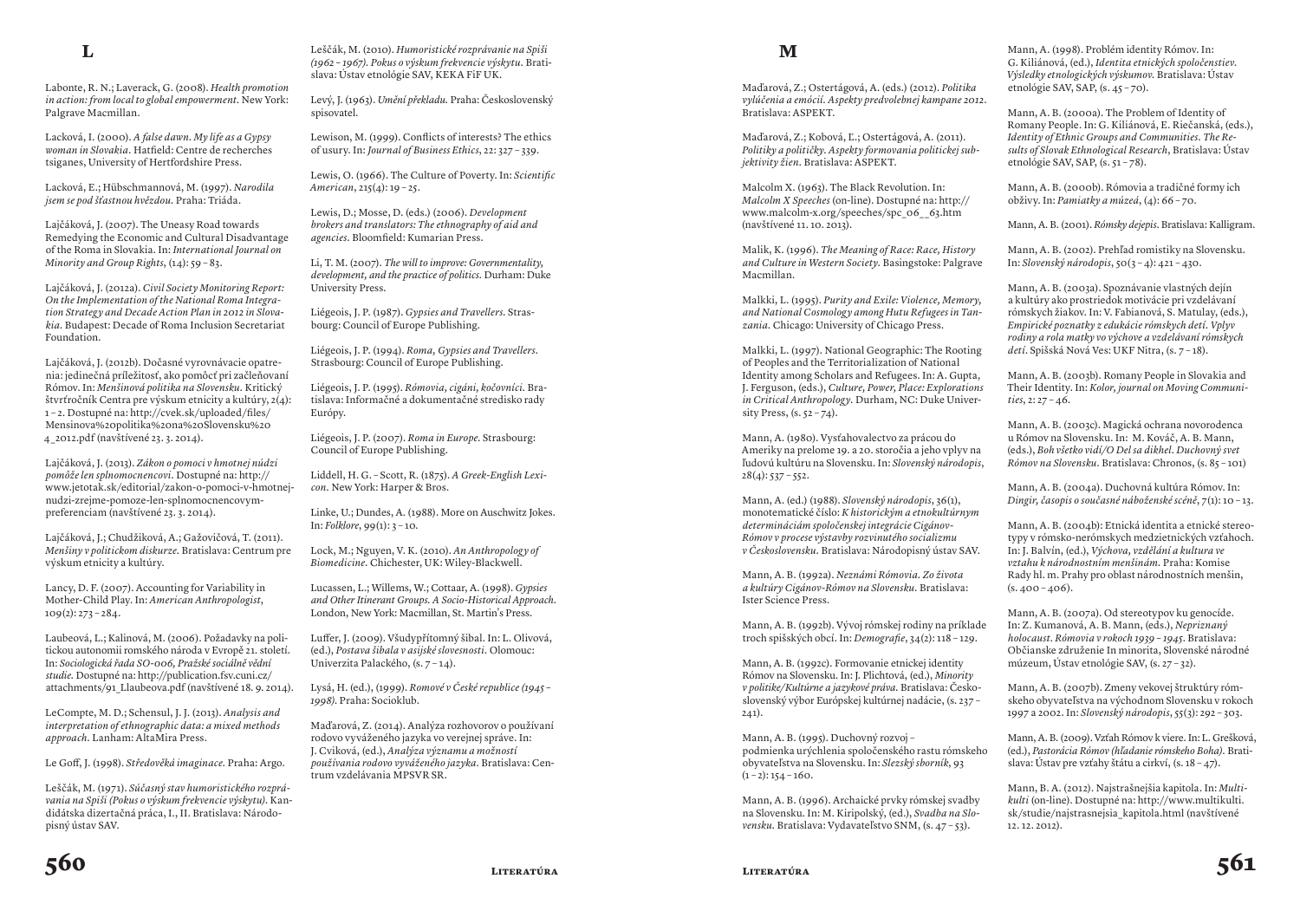Marcinčin, A.; Marcinčinová, Ľ. (2010). *Straty z vylúčenia Rómov. Kľúčom k integrácii je rešpektovanie inakosti* (e-book). Bratislava: Nadácia otvorenej spoločnosti. Dostupné na: http://www.osf.sk/media/ docs/pages/straty-z-vylucenia-romov.pdf (navštívené 6. 11. 2014).

Marczis, M. (2011). The 'Cserehat model': Area-based development and Roma inclusion. In: *Development & Transition*. Dostupné na: http://www. developmentandtransition.net/Single-Article-Issue.118+M568ad24e226.0.html (navštívené 20. 5. 2014).

Marinaro, I. C.; Sigona, N. (2011). Anti-Gypsyism and the politics of exlusion: Roma and Sinti in Contemporary Italy. In: *J. Mod. Ital. Stud.*, 16(5): 583 − 589.

Marmot, M. G.; Wilkinson, R. G. (2006). *Social determinants of health.* Oxford, UK: Oxford University Press.

Maruniak, J.; Kozák, V.; Böhm, S. (eds.) (1985). *Náckove špásy*. Martin: Osveta.

Marushiakova, E. et al. (2001). *Identity Formation among Minorities in the Balkans: The cases of Roms, Egyptians and Ashkali in Kosovo.* Sofia: Minority Studies Society "Studii Romani".

Marushiakova, E.; Popov, V. (1997). *Gypsies (Roma) in Bulgaria.* Frankfurt am Main: Peter Lang.

Marušiaková, J.; Popov, V. (2001a). Historický osud a súčasné problémy Cigánov/Rómov v strednej a východnej Európe. In: *Etnologické rozpravy*, VIII(2):  $9 - 17.$ 

Marushiakova, E.; Popov, V. (2001b). *Gypsies in the Ottoman Empire. A Contribution to the History of the Balkans.* Hatfield: University of Hertfordshire Press.

Marushiakova, E.; Popov, V. (2001c). Historical and Ethnographic Background. Gypsies, Roma, Sinti. In: W. Guy, (ed.), *Between Past and Future: the Roma of Central and Eastern Europe.* Hatfield: University of Hertfordshire Press,  $(s, 33 - 53)$ .

Marushiakova, E.; Popov, V. (2007). Zigeunerpolitik und Zigeunerforschung in Bulgarien (1919 – 1989). In: M. Zimmermann, (ed.), *Zwischen Erziehung und Vernichtung. Zigeunerpolitik und Zigeunerforschung im Europa des 20. Jahrhunderts. Beiträge zur Geschichte der Deutschen Forschungsgemeinschaft*, Band 3. Stuttgart: Franz Steiner.

Marushiakova, E.; Popov, V. (2010). Migrations West to East in the Times of the Ottoman. (The Example of a Gypsy/Roma Group in Modern Iran). In: *Anthropology of the Middle East*, 5(1): 93 – 99.

Marushiakova, E.; Popov, V. (2014). The Gypsy Religious Revival Movement: 'New Churches' in the Terri-

tories of the Former Soviet Union. In: D. Thurfjell; A. Marsh, (eds.), *Romani Pentecostalism: Gypsies and Charismatic Christianity.* Frankfurt am Main: Peter Lang Academic Research, (s. 41 – 56).

Marušák, M., Singer, L. (2009). Social Unrest in Slovakia 2004: Romani reaction to Neoliberal 'Reforms'. In: N. Sigona, N. Trehan, (eds.), *Poverty, Ethnic Mobilization, and the Neoliberal Order.* Basingstoke: Palgrave Macmillan, (s. 186 – 208).

Masseria, C.; Mladovsky, P.; Hernandez-Quevedo, C. (2010). The socio-economic determinants of the health status of Roma in comparison with non-Roma in Bulgaria, Hungary and Romania. In: *European Journal of Public Health*, 20(5): 549 – 554.

Matlovičová, K.; Matlovič, R.; Mušinka, A.; Židová, A. (2012). The Roma population in Slovakia. Basic characteristics of the Roma population with emphasis on the spatial aspects of its differentiation. In: J. Penczes, Z. Radics, (eds.), *Roma population on the peripheries of the Visegrad countries.* Debrecen: Spatial trends and social challenges, (s. 77 - 104).

Matras Y. (2002). *Romani: A Linguistic Introduction.* Cambridge: Cambridge University Press.

Matras, Y. (2005). The Role of Language in Mystifying and Demystifying Gypsy Identity. In: N. Saul, S. Tebutt, (eds.), *The Role of the Romanies: Images and Counter-images of 'Gypsies'/Romanies in European Cultures.* Liverpool: Liverpool University Press.

Mayall, D. (2004). *Gypsy Identities 1500 – 2000. From Egipcyans and Moon-men to the Ethnic Romany.* London, New York: Routledge.

Mazárová, E. (2013). Ade, káj amen dživas/"Tu, kde *žijeme". K interpretácii a vnímaniu priestoru u Rómov z Gelnice na príklade vybraného sídelného celku.* Diplomová práca. Nitra: Univerzita Konštantína Filozofa.

McGarry, A. (2012). The dilemma of the European Union's Roma policy. In: *Critical social policy*, 32(1): 126 – 136.

McKay, J. (1982). An Explanatory synthesis of primordial and mobilisation approaches to ethnic phenomena. In: *Ethnic and Racial Studies*, 5: 395 – 420.

McMichael, A. J. (2002). Population, environment, disease, and survival: past patterns, uncertain futures. In: *The Lancet*, 359 (9312): 1145 – 1148.

McWhorter, J. (2001). *Losing the Race*. New York: Harper Perennial.

McWhorter, J. (2003). *Authentically Black.* New York: Gotham Book.

Mead, L. (1986). *Beyond Entitlement: The Social Obligations of Citizenship.* New York: Free Press.

Mendel, M.; Ostřanský, B.; Rataj, T. (2007). *Islám v srdci Evropy.* Praha: Academia.

Merchant, B. M.; Willis, A. I. (2012). Multiple and Intersecting Identities in *Qualitative Research*. New York: Tylor and Francis Group.

Měšťan, A. (1995): The Czech Stereotype of Poles. In: T. Walas, *Stereotypes and Nations.* Cracow: International Cultural Centre, (s. 40 a n.).

Mihok, B. (1996). *Die Situation der Roma im siebenbürgischen Landkreis Mureş und die Entwicklung von Sensibilisierungsmaßnahmen gegenüber der Roma-Minderheit.* Köln: Heinrich-Böll-Stiftung.

Mihok, B. (1999). *Vergleichende Studie zur Situation der Minderheiten in Ungarn und Rumänien (1989 – 1996) unter besonderer Berücksichtigung der Roma.*  Frankfurt am Main: Peter Lang.

Mikulec, J. (1995). Sedlák očima české barokní společnosti. In: *Dějiny a současnost*, (6): 15 – 19.

Mišianik, J. (ed.) (1981). *Antológia staršej slovenskej literatúry.* Bratislava: VEDA.

Mitrović, A. (1990). *Na dnu. Romi na granici siromaštva.* Beograd: Naučna kniga.

Mitrović, A., Zajić, G. (1998). Social position of the Roma in Serbia. In: A. Mitrović, (ed.), *The Roma in Serbia.* Belgrade: Centre for Anti-War Action & Institute for Criminological and Sociological Research.

Montesino, N. (2001). The 'Gypsy Question' and the Gypsy expert in Sweden. In: *Romani Studies*, Ser. 5, 11(1): 1 – 23.

Montgomery, H. (2009). *An Introduction to Childhood. Anthropological Perspectives on Children's Lives.* Malden, Oxford, Chichester: Willey-Blackwell.

Moore, L. C. (2011). Language Socialization and Repetition. In: A. Duranti, E. Ochs, B. B. Schieffelin, (eds.), *The Handbook of Language Socialization.* Malden, Oxford, Chichester: Blackwell Publishing, (s. 209 – 226).

Morris, M. W.; Leung, K.; Ames, D.; Lickel, B. (1999). Views from inside and outside: Integrating Emic and Etic Insights about Culture and Justice Judgment. In: *Academy of Management Review*, 24(4): 781 − 796.

Mosse, D. (2005). *Cultivating Development: An Ethnography of Aid Policy and Practice.* London: Pluto Press.

Možný, I. (1999). *Proč tak snadno?* Praha: Sociologické nakladatelství.

Murphy, R. F. (1989). *Cultural and social anthropology: An overture.* Englewood Cliffs, N. J.: Prentice Hall.

Murray, C. (1984). *Losing Ground: American Social Policy 1950 – 1980.* New York: Basic Books.

Mušinka, A. (ed.) (2006). *Stará tehelňa – súčasný stav a možnosti riešenia.* Prešov: Krajské centrum pre rómske otázky.

Mušinka, A. (2007). *Drogy v rómskych komunitách Prešovského kraja*. Prešov: Centrum antropologických výskumov.

Mušinka, A. (2012). *Podarilo sa. Príklady úspešných aktivít na úrovni samospráv smerujúcich k zlepšeniu situácie Rómov.* Prešov: Vydavateľstvo Prešovskej univerzity.

Mušinka, A.; Škobla, D.; Hurrle, J.; Matlovičová, K.; Kling, J. (2014). *Atlas rómskych komunít na Slovensku 2013*. Bratislava: Rozvojový program OSN (UDNP). Dostupné na: http://www.unipo.sk/public/media/18210/Atlas\_ romkom\_web.pdf (navštívené 14. 11. 2014). (V texte tejto publikácie citované aj ako *Atlas 2013*.)

Mušinka, M.; Mušinka, A. (2011). *Národnostná menšina pred zánikom? Štatistický prehľad rusínskoukrajinských obcí na Slovensku v rokoch (1773) 1881 – 2011.* Prešov: Minoritas – AUS – PU – CAV.

## **N**

Nečas, C. (2002). *Romové v České republice včera a dnes.* Olomouc: Univerzita Palackého v Olomouci.

New, R. S. [1994] (2008). Child's Play in Italian Perspective. In: R. LeVine; R. S. New, (eds.), *Anthropology and Child Development. A Cross-Cultural Reader.*  Malden, Oxford, Victoria: Blackwell, (s. 213 – 226).

New, W. S.; Merry, M. S. (2010). 'Gypsy Problem': D. H. and Others v. Czech Republic. In: *Comparative Education Review*, 54(3): 393 – 414.

Němec, I. (1997). Od nelichotivého pojmenování k čestnému názvu. In: *Naše řeč*, 80(3): 113 – 115.

Nižnanský, B. (1994). Mentálna mapa a profesionálne mapové diela. In: *Kartografické listy*, 5(2): 61 – 70.

Nižňanský, E.; Hrabovský, M. (2013). *Rasizmus, antisemitizmus, holokaust (anticiganizmus)*. Bratislava: Univerzita Komenského v Bratislave.

Nora, P. (1990). *Zwischen Geschichte und Gedächtnis*. Berlin: Wagenbach.

Novák, P. (2009). Teorie sociálních reprezentací. In: *E-psychologie* (elektronický časopis ČMPS), 3(1): 22 − 29 (on-line). Dostupné na: http://e-psycholog.eu/pdf/ novak.pdf (navštívené 6. 8. 2015).

Nutbeam, D.; Harris, E.; Wise, W. (2010). *Theory in a nutshell: a practical guide to health promotion theories.* Sydney: McGraw-Hill.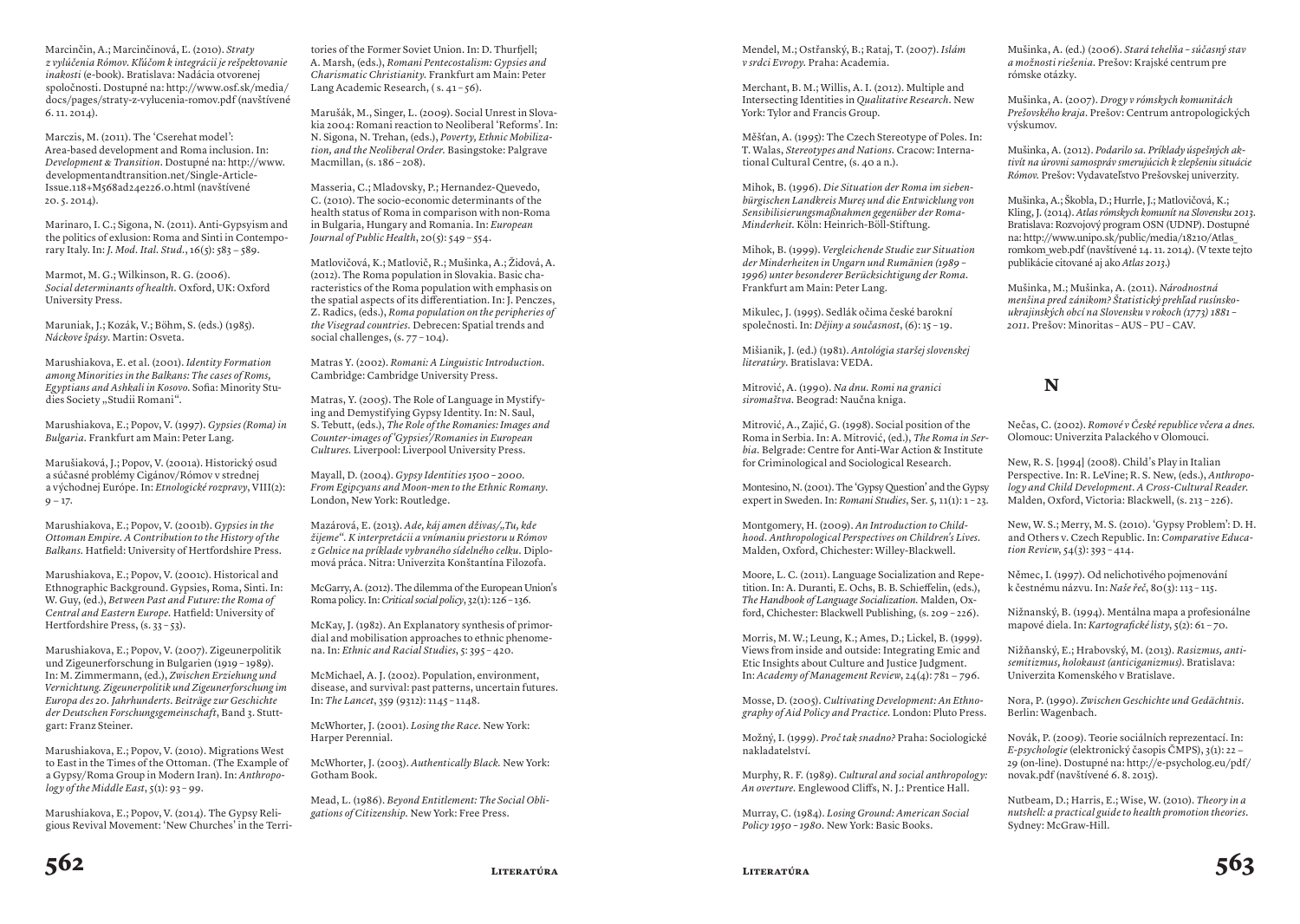Odoj, G. (2013). Komizm a uczestnictwo we współnocie kulturowej – cechy i załeżności. In: H. Rusek, A. Drożdż, (eds.), *Polski i czeski humor zaangażowany – dowcip, anegdota i karykatura polityczna.* Cieszyn, Katowice, Brno: Uniwersytet Śląski w Katowicach, (s. 11 – 20).

Ochs, E. (1988). *Culture and language development. Language acquisition and language socialization in a Samoan village.* Cambridge: Cambridge University Press.

Ochs, E.; Schieffelin, B. B. (1984). Language acquisition and socialization. Three developmental stories and their implications. In: R. A Schweder, R. A. LeVine, (eds.), *Culture theory: Essays on mind, self, and emotion.* New York: Cambridge University Press,  $(s. 276 - 322)$ .

Okely, J. (1983). *The Traveller-Gypsies.* Cambridge: Cambridge University Press.

Okely, J. (1984). Ethnic identity and place of origin: the Traveller Gypsies in England. In: H. Vermeulen, J. Boissevain, (eds.), *Ethnic Challenge: The Politics of Ethnicity in Europe.* Göttingen: Edition Herodot.

Okely, J. (2008). Knowing without notes. In: N. Halstead, E. Hirsch, J. Okely, (eds.), *Knowing How to Know. Fieldwork and the Ethnographic Present.* London: Routledge, (s. 55 – 74).

Okely, J. (2011). Constructing Culture through Shared Location, Bricolage and Exchange. The Case of Gypsies and Roma. In: M. Stewart, M. Rövid, (eds.), *Multi-Disciplinary Approaches to Romany Studies* (e-book). Budapest: Central European University Press, (s. 35 – 54). Dostupné na: https://www.ucl.ac.uk/ anthropology/people/academic\_staff/m\_stewart/ multidisciplinary approaches to romany studies .pdf (navštívené 6. 11. 2014).

Okely, J. (2013). *Anthropological Practice. Fieldwork and the Ethnographic Method.* London, New Delphi, New York, Sydney: Bloomsbury.

Olivová, L. (2009). Šibalova tvář v čínské slovesnosti a nesnesitelná tíha zesměsnění. In: L. Olivová, (ed.), *Postava šibala v asijské slovesnosti*. Olomouc: Univerzita Palackého,  $(s, 31 - 41)$ .

Olivová, L. (ed.) (2009). *Postava šibala v asijské sloves– nosti.* Olomouc: Univerzita Palackého.

Ong, A. (2003). *Buddha is hiding: refugees, citizenship, the new America.* Berkeley: University of California Press.

Orgovánová, K. (2013). Možnosti a limity Rómov v politickom živote. In: V. Benč, T. Hrustič, T. Kardos, A. Mušinka, (eds.), *Teoretické a praktické otázky politickej participácie Rómov na lokálnej úrovni.* Prešov: Slovenská spoločnosť pre zahraničnú politiku, (s. 33 – 37).

Ortiz, S. (2005). Decisions and choices – the rationality of economic actors. In: J. G. Carrier, (ed.), *A Handbook of Economic Anthropology.* Cheltenham: Edward Elgar Publishing,  $(s. 59 - 77)$ .

Ostertágová, A. (2012). Kto je občan? Konštrukcia občianstva v programoch politických strán. In: Z. Maďarová, A. Ostertágová, (eds.), *Politika vylúčenia a emócií. Aspekty predvolebnej kampane 2012.* Bratislava: Aspekt, (s. 13 – 54). Dostupné na: http://www.aspekt.sk/ sites/default/files/aspekty Politika vylucenia a emocii web s obalkou.pdf (navštívené 23. 3. 2014).

Ostertágová, A. (2014). Vybrané psychologické aspekty rodovo a/symetrického jazyka v sociolingvistickom kontexte. In: J. Cviková, (ed.), *Analýza významu a možností používania rodovo vyváženého jazyka.* Bratislava: Centrum vzdelávania MPSVR SR.

O'Day, B. J. (1999). *Political Campaign Planning Manual. A Step-by-step Guide to Winning Elections.* Washington D. C.: National Democratic Institute for International Affairs. Dostupné na: https://www.ndi. org/files/Afgh-campaign-planning-manual-ENG.pdf (navštívené 7. 2. 2014).

### **P**

Paríková, M. (1979). Transport ľudskou silou. In: *Slovenský národopis*, 27(3): 449 – 473.

Pásztor, P.; Kaman, B. (eds.) (2012). *Gelnica: História a súčasnosť.* Košice: Harlequin, s. r. o.

Paulik, E.; Nagymajtenyi, L.; Easterling, D.; Rogers, T. (2011). Smoking behaviour and attitudes of Hungarian Roma and non-Roma population towards tobacco control policies. In: *International Journal of Public Health*,  $56(5): 485 - 491.$ 

Pavelčíková, N. (2004). *Romové v Českých zemích v letech 1945 – 1989.* Praha: Úřad dokumentace a vyšetřování zločinů komunismu.

Payne, K. R.; DeVol, P.; Dreussi Smith, T. (2010). *Mosty z chudoby.* Košice: Aha! Publishing.

Pečínka, P. (2003). Romská občanská iniciativa v České republice. In: *Středoevropské politické studie*, 5 (2 – 3): 1 – 8.

Pečínka, P. (2009): *Romské strany a politici v Evropě*. Brno: Doplněk.

Pelto, P. J.; Pelto, G. H. (1997). Studying knowledge, culture, and behavior in applied medical anthropology. In: *Medical Anthropology Quarterly*, 11(2): 147 – 163.

Petek, D.; Rotar Pavlic, D.; Svab, I.; Lolic, D. (2006). Attitudes of Roma toward smoking: qualitative study in Slovenia. In: *Croatian Medical Journal*, 47(2): 344 – 347.

Petráň, T. (2011). *Ecce homo. Esej o vizuální antropologii.* Pardubice: Univerzita Pardubice.

Piasere, L. (1985). *Mare Roma: catégories humaines et structure sociale. Une contribution à l'ethnologie tsigane.* Paris: chez Paul-Henri Stahl.

Piasere, L.; Zatta, D. J. (1990). Stealing from the Gadjo. Some Notes on Roma Ideology. In: *Etudes et documents Balkaniques et Mediterraneens*, 15: 163 – 172.

Picker, G. (2012): Left-wing progress? Neo-Nationalism and the case of Romany migrants in Italy. In: M. Stewart, (ed.), *The Gypsy 'Menance'. Populism and the New Anti-Gypsy politics.* London: Hurst & Company, (s. 81 − 94).

Pilát, J. (2002): Decentralizácia a jej potenciálny vplyv na situáciu Rómov. In: M. Vašečka, (ed.), *Čačipen pal o Roma. Súhrnná správa o Rómoch na Slovensku.* Bratislava: Inštitút pre verejné otázky, (s. 295 – 312).

Pinter, T. (2011). Diglosia alebo funkčný bilingvizmus v jazykovom úze Rómov na Slovensku a v Maďarsku. In: *Jazykovedný časopis*, 62(1): 3 – 18.

Pinter, T.; Menyhárt, J. (2005). Bilingvizmus v Malom Háji alebo jazyková situácia v rómskej komunite na južnom Slovensku. In: J. Štefánik, (ed.), *Individuálny a spoločenský bilingvizmus.* Zborník príspevkov z II. medzinárodného kolokvia o bilingvizme, 10. − 11. 6. 2004, FiF UK v Bratislave. Bratislava: Univerzita Komenského, (s. 77 – 83).

Platteau, J. P. (1995). A framework for the analysis of evolving patron-client ties in agrarian economies. In: *World Development*, 23(5): 767 – 786.

Plichtová, J. (1998). Sociálne reprezentácie: Teória, výskum, výzva. In: *Československá psychologie*, 6: 503 − 520.

Podoba, J. (2009). Identita a moc: etnický konflikt v kontexte transformačných procesov. In: G. Kiliánová, E. Kowalská, E. Krekovičová, (eds.), *My a tí druhí v modernej spoločnosti.* Bratislava: VEDA, Ústav etnológie SAV, Historický ústav SAV, (s. 554 – 587).

Podolinská, T. (2003). "Boh alebo satan?" Úloha nového náboženského hnutia Slovo života v polarizácii rómskej kolónie v Plaveckom Štvrtku. In: *Slovenský národopis*, 51(1): 4 – 31.

Podolinská, T. (2007a). "Čokoládová Mária" - "rómske kresťanstvo" na Slovensku. In: *Etnologické rozpravy*, XIV(1): 50 − 77.

Podolinská, T. (2007b). 'Chocolate Mary'. 'Roma Christianity' as Ethnic, and Cultural Approximation of Christianity among the Roma in Slovakia. In: *Ethnologia Actualis Slovaca*, 7(7): 60 − 75.

Podolinská, T. (2008a). Súčasná diskusia na tému náboženstva v období neskorej modernity. In: *Slovenský národopis*, 56(4): 432 − 444.

Podolinská, T. (2008b). Religiozita v dobe neskorej modernity: Prípad Slovensko. In: S*ociální studia*,  $5(3 - 4): 53 - 88.$ 

Podolinská, T (2009a). "Nová" rómska duchovná identita. Charizmatické hnutia medzi Rómami na Slovensku. In: G. Kiliánová, E. Kowalská, E. Krekovičová, (eds.), *My a tí druhí. Konštrukcie a transformácie kolektívnych identít v modernej spoločnosti. Región strednej Európy.* Bratislava: VEDA, Ústav etnológie SAV, Historický ústav SAV, (s. 175 – 216).

Podolinská, T. (2009b). Úvod. "Ako zrnko piesku v mori". Konštrukcia náboženskej identity menšinových a spoločensky stigmatizovaných skupín. In: G. Kiliánová, E. Kowalská, E. Krekovičová, (eds.), *My a tí druhí. Konštrukcie a transformácie kolektívnych identít v modernej spoločnosti. Región strednej Európy.* Bratislava: VEDA, Ústav etnológie SAV, Historický ústav SAV, (s. 139 − 143).

Podolinská, T. (2009c). Konštrukcia náboženských identít v praxi: platforma rozdielností a platforma podobností. In: G. Kiliánová, E. Kowalská, E. Krekovičová, (eds.), *My a tí druhí v modernej spoločnosti.* Bratislava: VEDA, Ústav etnológie SAV, Historický ústav SAV, (s. 217 – 228).

Podolinská, T. (2011). Non-traditional Way of Social Inclusion of Romanies in Slovakia. Pentecostal Case. In: A. Barszewska, P. Lehel, (eds.), *Integrating minorities: traditional communities and modernization.* Cluj-Napoca: Kriterion, (s. 161 - 174).

Podolinská, T. (2014a). Questioning the Theory of Deprivation: Pentecostal Roma in Slovakia. In: D. Thurfjell; A. Marsh, (eds.), *Romani Pentecostalism: Gypsies and Charismatic Christianity.* Frankfurt am Main: Peter Lang Academic Research, ( s. 89 – 107).

Podolinská, T. (2014b). Whose Mary? The Virgin Mary as an ethnic, cultural and religious marker among the Roma in Slovakia. In: A. Halemba, (ed.), *Gebrochene Kontinuitäten. Transnationalität in den Erinnerungskulturen Ostmitteleuropas im 20. Jahrhundert.* Köln, Wien, Weimar: Böhlau Verlag GmbH & Cie, (s. 146 - 65).

Podolinská, T.; Hrustič T. (2010). *Boh medzi bariérami. Sociálna inklúzia Rómov náboženskou cestou.* Bratislava: Ústav etnológie SAV, Coreta. Dostupné na: http://www.uet.sav.sk/?q=sk/boh-medzi-barieramisocialna-inkluzia-romov-nabozenskou-cestou-0 (navštívené 16. 11. 2014).

Podolinská, T.; Hrustič T. (2011a). *Religion as a Path to Change.* Bratislava: Ústav etnológie SAV, Fridrich Ebert Stiftung.

Podolinská, T.; Hrustič, T. (2011b). Dynamika religijności Romów na Slowacji – droga ku integracji czy wykluczeniu spolecznemu? In: *Studia Romologica*, 4: 125 − 152.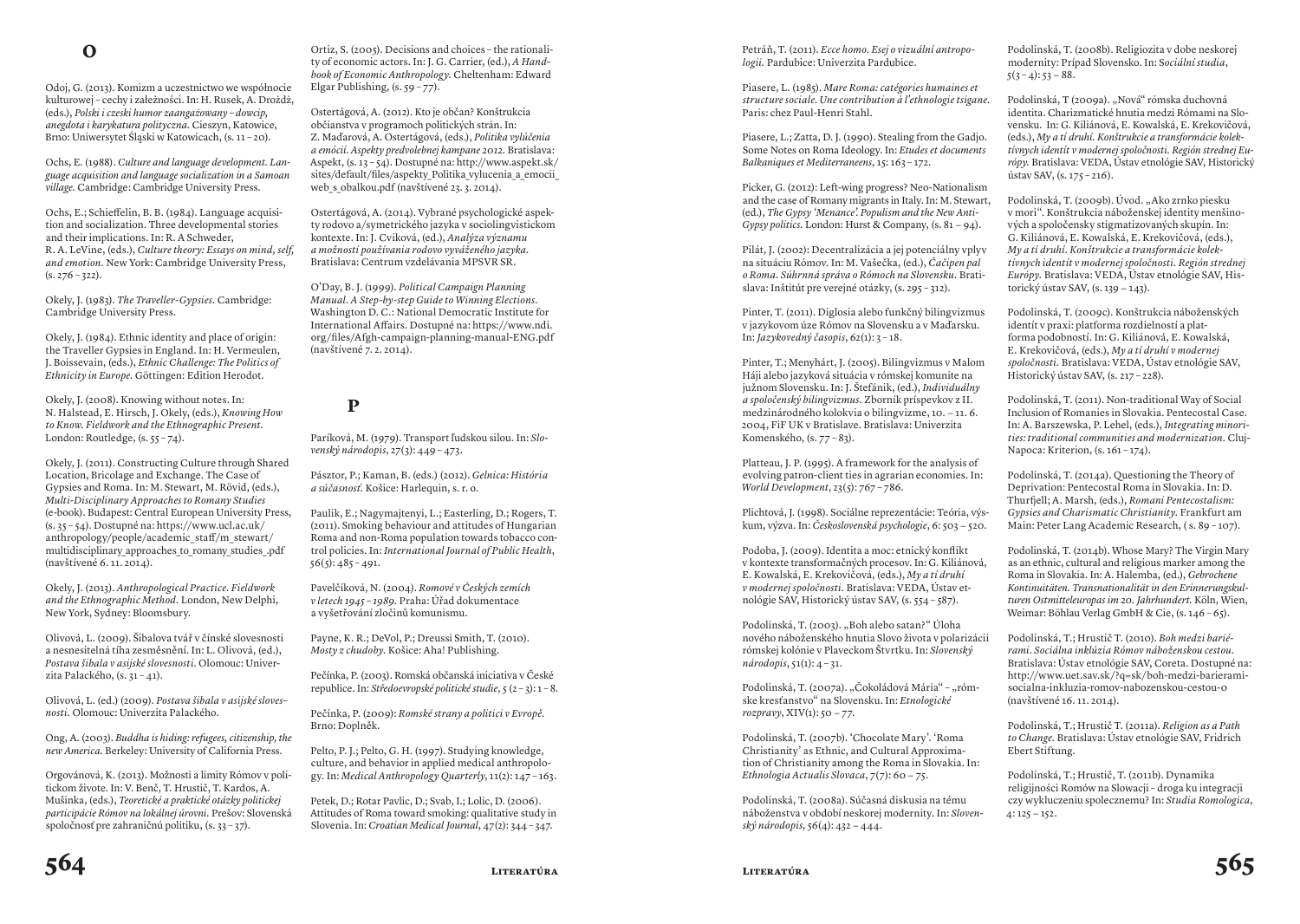Podolinská, T.; Hrustič, T. (2011c): Vedie náboženská zmena k sociálnej inklúzii Rómov? In: *Slovenský národopis*, 59(4): 413 − 431.

Podolinská, T.; Hrustič, T. (2011d). The Religious Way to Social Inclusion of the Roma. In: *Slovenský národopis*, 59(5): 548 − 558.

Podolinská, T.; Hrustič, T. (2011e). Sociálna efektivita náboženskej zmeny medzi Rómami na Slovensku. In: *Axis Mundi*, 6(2): 32 − 44.

Podolinská, T.; Hrustič, T. (2011f). Dopad náboženských misií v rómskych komunitách na zamestnateľnosť (na základe výsledkov výskumu SIRONA 2010). In: A. Mušinka, V. Benč, (eds.), *Pokrízová obnova SR. Zvyšovanie zamestnanosti a inklúzia Rómov.* Prešov: Slovenská spoločnosť pre zahraničnú politiku, Prešovská univerzita, Úrad vlády SR, (s. 158 – 168).

Podolinská, T.; Hrustič, T. (2014). Religious Change and its Effects on Social Change for Roma in Slovakia. In: *Acta Ethnographica Hungarica*, 59(1): 235 − 256.

Podolinská, T.; Krivý, V.; Bahna, M. (2013). Religiozita: Slovensko a jeho susedia. In: V. Krivý, (ed.), *Ako sa mení slovenská spoločnosť.* Bratislava: Sociologický ústav SAV, (s. 187 − 265).

Polívka, J. (1931). *Súpis slovenských rozprávok*, zv. V. Turčiansky sv. Martin: Kníhtlačiarsky účastinársky spolok, (s. 73 – 79).

Popay, J.; Williams, G.; Thomas, C.; Gatrell, T. (1998). Theorising inequalities in health: the place of lay knowledge. In: *Sociology of Health & Illness*, 20(5): 619 – 644.

Poplacková, S.; Sankoff, D. [1988] (2004). Prepínanie kódov. In: J. Štefánik, (ed.), *Antológia bilingvizmu*. Bratislava: AEP,  $(s. 73 - 81)$ .

Popper, M.; Szeghy, P.; Šarközy, Š. (2009). *Rómska populácia a zdravie: Analýza situácie na Slovensku.* Madrid; Bratislava: Fundacion Secretariado Gitanos; PDCS (Partners for Democratic Change in Slovakia) (e-book). Dostupné na: http://www.gitanos.org/ upload/13/60/Eslovaquia-corrected.pdf (navštívené 6. 11. 2014).

Popper, M.; Szeghy P.; Poduška, O.; Kollárik, R. (2011). *Iná realita.* Bratislava: Open Society Foundation.

Portík, M. (2003). *Determinanty edukácie rómskych žiakov.* Prešov: Pedagogická fakulta PU.

Powell, C. J.; Dépelteau, F. (eds.) (2013). *Conceptualizing relational sociology: ontological and theoretical issues.* New York: Palgrave Macmillan.

Prather, L. R. (2013). *Fighting Poverty at Home and Abroad: Explaining Attitudes Towards Redistribution.* Dostupné na: https://ncgg.princeton.edu/IPES/2013/ papers/S115\_rm2.pdf (navštívené 23. 3. 2014).

Proctor, N. R. (2009). *Rasová hygiena. Lékařství v době nacismu.* Praha: Academia.

Průcha, J. (2011). *Dětská řeč a komunikace.* Praha: Grada Publishing.

Puliš, P. (2002a). Formy a rozsah diskriminácie Rómov na Slovensku. In: M. Vašečka, (ed.), *Čačipen pal o Roma. Súhrnná správa o Rómoch na Slovensku.* Bratislava: Inštitút pre verejné otázky, (s. 413 – 443).

Puliš P. (2002b). Rómovia ako objekt politického extrémizmu. In: M. Vašečka, (ed.), *Čačipen pal o Roma. Súhrnná správa o Rómoch na Slovensku.* Bratislava: Inštitút pre verejné otázky, (s. 445 – 473).

#### **R**

Radičová, I. (2002). Rómovia na prahu transformácie In: M. Vašečka, (ed.), *Čačipen pal o Roma. Súhrnná správa o Rómoch na Slovensku.* Bratislava: Inštitút pre verejné otázky, (s. 79 – 92).

Radičová, I. (ed.) (2004). *Atlas rómskych komunít na Slovensku.* Bratislava: Social Policy Analysis Centre, Inštitút pre verejné otázky, Krajské centrum pre rómske otázky. (V texte tejto publikácie citované aj ako *Atlas 2004*.)

Radin, Paul. (1971). *The Trickster: A Study in American Indian Mythology.* New York: Schecken.

Ragas, M. W.; Roberts, M. S. (2009). Agenda Setting and Agenda Melding in an Age of Horizontal and Vertical Media: A new Theoretical Lens for Virtual Brand Communities. In: *Journalism & Mass Communication Quarterly*, 86(1): 45 – 64.

Réger, Z. (1979). Bilingual Gypsy Children in Hungary: Explorations in 'Natural' Second-Language Acquisition at an Early Age. In: *International Journal of the Sociology of Language*, 19(5): 59 – 82.

Réger, Z. (1999). Teasing in the linguistic socialization of Gypsy children in Hungary. In: *Acta Linguistica hungarica*, 46(3 – 4): 289 – 316.

Renan, E. (2003). Co je to národ? In: M. Hroch, (ed.), *Pohledy na národ a nacionalizmus. Čítanka textů*. Praha: SLON, (s. 270 − 296).

Rickmann, S. A. (2002). *"Rassenpflege im völkischen Staat": Vom Verhältnis der Rassenhygiene zur nationalsozialistischen Politik.* Bonn: Solingen.

Ries, J. (2014). The Cultural Dynamics of Romani/ Gypsy Ethnicity and Pentecostal Christianity. In: D. Thurfjell; A. Marsh, (eds.), *Romani Pentecostalism: Gypsies and Charismatic Christianity.* Frankfurt am Main: Peter Lang Academic Research, (s. 127 – 142).

Riley, L. J. (2014). *Please Stop Helping Us. How Liberals Make It Harder for Blacks to Succeed.* New York: Encounter Books.

Ringold, D. (2000). *Roma and the Transition in Central and Eastern Europe: Trends and Challenges.* Washington D.C.: World Bank.

Ringold, D.; Mitchell A.; Orenstein, E. W. (2005). *Roma in Expanding Europe: Breaking the Poverty Cycle.*  Washington DC: World Bank & London: Eurospan.

Rochowová, I.; Matschke, P. (1998). Nově o Cikánech v byzantské říši na přelomu 13. a 14. stol. In: M. Hübschmannová, (ed.), *Romové v Byzanci (?)*. Praha: Signeta, (s. 48 – 56).

Roguľová, J. (2005). Do boja za národ s humorom: vtipkári a slovenská otázka v medzivojnovom období. In: V. Bystrický, J. Roguľová, (eds.), *Storočie propagandy: Slovensko v osídlach ideológií.* Bratislava: Historický ústav SAV, AEP, (s. 75 – 86).

Rom Lebeděv, I. (1990). *Ot cyganskogo chora − k teatru "Romen": Zapiski moskovskogo cygana.* Moskva: Isskustvo.

Rosenberg, A. (1934). *Der Mythus des zwanzigsten Jahrhunderts.* München: Hoheneichen Verlag.

Rottenburg, R. (2009). *Far-Fetched Facts: A Parable of Development Aid-Inside Technology.* Cambridge, US: The MIT Press.

Rostas, J. (ed.) (2012). *Ten Years After. A History of Roma School Desegregation in Central and Eastern Europe.* Budapest, New York: Roma Education Fund and Central European University Press.

Rövid, M. (2011). One-size-fits-all-Roma? On the normative dilemmas of the emerging European Roma policy. In: *Romani Studies*, 21(1): 1 – 22.

Russinov, R. (2013). Segregation and Roma. In: *European Yearbook of Minority Issues*, Vol. 10, 2011. Leiden – Boston: Martinus Nijhoff Publishers,  $(s, 415 - 432)$ .

Rybová, J. (2002): Rómska politická reprezentácia. In: M. Vašečka, M. Jurásková, E. Kriglerová, P. Puliš, J. Rybová, (eds.), *Rómske hlasy. Rómovia a ich politická participácia v transformačnom období.* Bratislava: Inštitút pre verejné otázky, (s. 69 – 90).

#### **S**

Said, E. (1995). *Orientalism: Western Conceptions of the Orient.* Harmondsworth: Penguin.

Sallis, T. (2014). Paretův princip v rasověnacionalistickém aktivismu. In: *Délsky potápěč.* Dostupné na: http://deliandiver.org/2014/05/paretuvprincip-v-rasove-nacionalistickem-aktivismu.html (navštívené 19. 8. 2014).

Salner, A. (ed.) (2004). *Rómske deti v slovenskom školstve.* Bratislava: SGI.

Salner, P. (2000). Rukoväť židovského humoru. In: J. Klatzmann, (ed.), *Židovský humor.* Bratislava: Vydavateľstvo PT, (s. 115 – 119).

Salner, P. (2002). *(Môj) židovský humor.* Bratislava: Zing-print.

Sanchez-Mazas, M.; Licata, L. (2005). *L'autre: regards psychosociaux.* Grenoble: Presses universitaires Grenoble.

Sax, B. (2003). *Zvířata ve Třetí říši. Domácí mazlíčci, obětní beránci a holocaust.* Praha: Dokořán.

Scheffel, D. (1993). Антропология и этика в Восточной Европе. In: *Этнографическое обозрение*, (№ 6): 21 – 28.

Scheffel, D. Z. (2004). The Roma of Central and Eastern Europe. In: *Review of Anthropology*, 33(2): 143 − 161.

Scheffel, D. Z. (2005). *Svinia in black and white: Slovak Roma and their neighbours.* Peterborough, Ontario: Broadview Press.

Scheffel, D. Z. (2009). *Svinia v čiernobielom. Slovenskí Rómovia a ich susedia.* Prešov: Centrum antropologických výskumov.

Scheffel, D. Z. (2010). Slovenská chudoba a rómska lichva. In: *OS − Národné práva menšín*, (1): 47 – 62.

Scheffel, D. (2012). Advocacy Trumps Accuracy? Stereotypes of East European Roma and Ethnography. In: *Collaborative Anthropologie*, 5: 143 – 146.

Scheffel, D. Z.; Mušinka, A. (eds.) (2004). *Rómska marginalita.* Zborník príspevkov z medzinárodnej vedeckej konferencie Zisťovanie marginality a integrácie medzi znevýhodnenými skupinami. Prešov: Centrum antropologických výskumov.

Schmidt-Degenhard, T. (2008). *Robert Ritter (1901 –*  1951), Zu Leben und Werk des NS-"Zigeunerforschers". Dizertačná práca. Tübingen: University of Tübingen. Dostupné na: https://publikationen.uni-tuebingen.de/ xmlui/handle/10900/45268 (navštívené 12. 10. 2009).

Siegel, D. (2013). *Mobile Banditry: Central and East European Itinerant Criminal Groups in the Netherlands.* Utrecht: University of Utrecht.

Sigona, N. (2005). Locating 'The Gypsy Problem'. The Roma in Italy: Stereotyping, Labelling and 'Nomad Camps'. In: *Journal of Ethnic and Migration Studies*,  $31(4): 741 - 756.$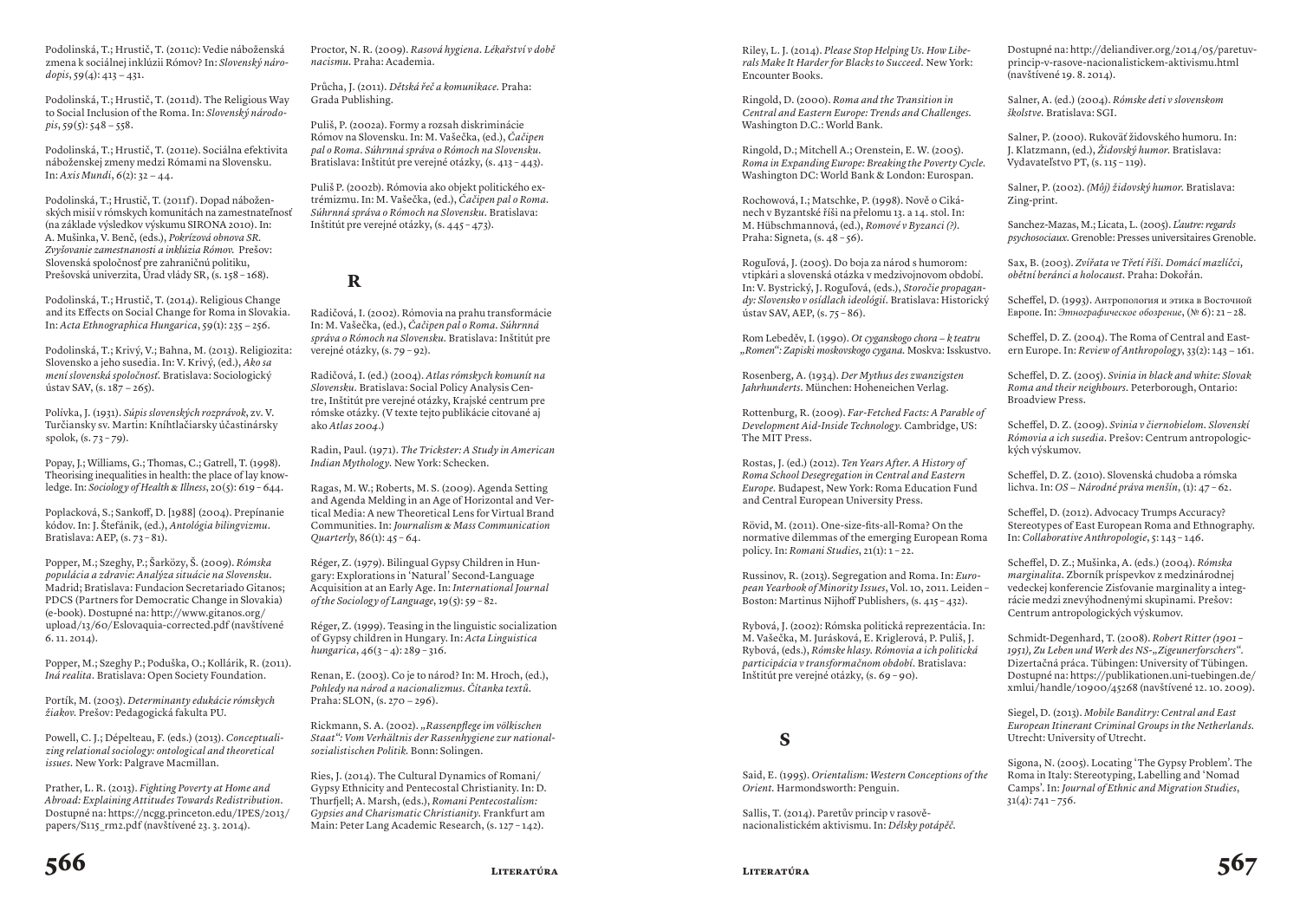Silverman, C. (1988). Negotiating 'Gypsiness', strategy in context. In: *Journal of American Folklore*,  $101(401): 261 - 275.$ 

Simhandl, K. (2004). *'Western Gypsies and Travellers' – 'Eastern Roma': The Creation of Political Objects by the Institutions of the European Union.* Dostupné na: http://academos.ro/sites/default/files/bibliodocs/1203/simhandl.pdf (navštívené 12. 12. 2010).

Sirovátka, O. (1987). Technika anekdoty anebo jak se dělají vtipy. In: *Národopisné informácie*, (2): 53 – 66.

Sirovátka, T.; Mareš, P. (2008). Social Exclusion and Forms of Social Capital: Czech Evidence on Mutual Links. In: *Sociologický časopis*, 44(3): 531 – 555.

Skupnik, J. (2004). Pohled z druhé strany potoka. Sociopsychologická dynamika marginalizovanosti. In: D. Scheffel, A. Mušinka, (eds.), *Rómska marginalita.* Prešov: Centrum antropologických výskumov,  $(s. 113 - 122)$ .

Skupnik, J. (2007). Světy se zrcadlem. Marginalizace a integrace z hlediska sociopsychologické dynamiky společnosti. In: *Sociologický časopis/Czech Sociological Review*, 43(1): 133 – 147.

Slančová, D. (1999). *Reč autority a lásky. Reč učiteľky materskej školy orientovaná na dieťa – opis registra.* Prešov: Filozofická fakulta PU.

Slavkova, M. (2014). 'Prestige' and Identity Construction Amongst Pentecostal Gypsies in Bulgaria. In: D. Thurfjell; A. Marsh, (eds.), *Romani Pentecostalism: Gypsies and Charismatic Christianity.* Frankfurt am Main: Peter Lang Academic Research, ( s. 57 – 74).

Smith, A. D. (2003). Etnický základ národní identity. In: M. Hroch, (ed.), *Pohledy na národ a nacionalizmus. Čítanka textů.* Praha: SLON, (s. 361-374).

Smolińska, T. (2006). Tradycyjny obraz Słowaka v Polsce. In: *Kontakty*, (5): 7 – 15.

Sobotka, E. (2003): *Political representation of the Roma: Roma in Politics in the Czech Republic, Slovakia and Poland.* Budapest: Central European University, Open Society Institute.

Sobotová, J. (2002). Polsko-česká jazyková komika jako součást národních stereotypů. In: Š. Lešnerová, D. Uhle, A. Wojda, A. Gorzkowski, (eds.), *InterFaces: Obraz vzájemných vztahů Čechů, Poláků a Němců v jejich jazycích, literaturách a kulturách.* Praha: Univerzita Karlova, (s. 205 – 209).

Sofsky, W. (2006). *Řád teroru: koncentračný tábor.* Praha: Argo.

Sokolova, V. (2008). *Cultural Politics of Ethnicity: Discourses on Roma in Communist Czechoslovakia.* Stuttgart: Ibidem Verlag.

Sowell, T. (2013). *Intellectuals and Race.* New York: Basic Books.

Sperber, D. (1996). *Explaining Culture: A Naturalistic Approach.* Oxford, UK; Cambridge, MA: Blackwell Publishers.

Steele, S. (1998). *A Dream Deferred.* New York: HarperCollins.

Steinitz, W. (1983). *Der große Steinitz – Deutsche Volkslieder demokratischen Charakters aus sechs Jahrhunderten.* Frankfurt: Zweitausendeins.

Stewart, M. (1997). *Time of the Gypsies.* Boulder, CO: Westview Press.

Stewart, M. (2005). *Čas cikánů.* Brno: Barrister & Principal.

Stewart, M. (2010). Introduction. In: M. Stewart, M. Rövid, (eds.), *Multi-Disciplinary Approaches to Romany Studies* (e-book). Budapest: Central European University Press, (s. 1 – 12). Dostupné na: https://www. ucl.ac.uk/anthropology/people/academic\_staff/m\_ stewart/multidisciplinary approaches to romany studies\_.pdf (navštívené 6. 11. 2014).

Stewart, M. (2012a). Foreword. New Forms of Anti-Gypsy Politics: A Challenge for Europe. In: M. Stewart, (ed.), *The Gypsy 'Menace': Populism and the New Anti-Gypsy Politics.* London: Hurst & Company, (s. xiii – xxxviii).

Stewart, M. (2012b). Populism, Roma and the European Politics of Cultural Difference. In: M. Stewart, (ed.), *The Gypsy 'Menace': Populism and the New Anti-Gypsy Politics.* London: Hurst & Company, (s. 3 – 23).

Stewart, M. (2013). Roma and Gypsy 'Ethnicity' as a Subject of Anthropological Inquiry. In: *Annual Review of Anthropology*, 42(1): 415 – 432.

Stewart, M. (ed.) (2012). *The Gypsy 'Menace'. Populism and the new anti-gypsy politics.* London: Hurst & Company.

Stewart, M.; Rövid, M. (eds.) (2010). *Multi-Disciplinary Approaches to Romany Studies* (e-book). Budapest: Central European University Press. Dostupné na: https://www.ucl.ac.uk/anthropology/ people/academic\_staff/m\_stewart/multidisciplinary\_ approaches to romany studies .pdf (navštívené 6. 11. 2014).

Stöckelová, T.; Ghosh, Y. A. (eds.) (2013). *Etnografie: Improvizace v teorii a terénní praxi.* Praha: SLON.

Streck, B. (2003). La cultura del contraste: Sobre diferencia y el sentido de pertencia: El casa de los gitanos. In: *Revista de Antropología Social*, 12: 159 – 179.

Sudzinová, A.; Nagyová, I.; Studenčan, M.; Rosenberger, J.; Škodová, Z.; Vargová, H.; Middel, B.; Reijneveld, S.; Dijk, J. (2013). Roma coronary heart disease patients have more medical risk factors and greater severity of coronary heart disease than non-Roma. In: *International Journal of Public Health*, 58(3): 409 – 415.

Susser, M.; Stein, Z. (2009). *Eras in epidemiology: the evolution of ideas.* Oxford, New York: Oxford University Press.

Sutherlandová, A. (2014). *Romové − neviditelní Američané*. Praha: Romano džaniben. (Názov originálu z roku 1975: *Gypsies − The Hidden Americans.* Preložila Marta Miklušáková, redakcia prekladu Jan Červenka a Lada Viková.)

Szabo, Gy. (1991). *Die Roma in Ungarn. Ein Betrag zur Sozialgeschichte einer Minderheit in Ost- und Mitteleuropa.* Frankfurt am Main: Peter Lang.

Szabó, M. (2007). Bíos, alebo cultus? Nemecký rasizmus prvej polovice 20. storočia optikou vied o kultúre. In: *Sociální studia.* Brno: Fakulta sociálních studií MU,  $4: 81 - 92.$ 

Szelényi, I., (ed.) (2001). Poverty under Postcommunism. In: *Review of Sociology,* 7(2).

## **Š**

Šašinka, M.; Nyulassy, Š.; Badalík, L. (2003). *Vademecum medici.* Martin: Osveta.

Šaško, P. (2002). Zdravotná situácia rómskej populácie. In: M. Vašečka, (ed.), *Čačipen pal o Roma. Súhrnná správa o Rómoch na Slovensku.* Bratislava: Inštitút pre verejné otázky, (s. 657 – 678).

Šebesta, M. (2002): Rómska politická scéna. In: M. Vašečka, (ed.), *Čačipen pal o Roma. Súhrnná správa o Rómoch na Slovensku.* Bratislava: Inštitút pre verejné otázky, s. 295 – 312.

Šizling, L. A. (2004). Zvířátka a prostor a prostor a zvířátka. In: *Prostor a jeho člověk.* Praha: Vesmír,  $(s, 53 - 73)$ .

Škobla, D. (2011). Rómske verejné politiky. In: D. Gerbery, (ed.), *Potrebujeme sociálny štát? Niektoré úvahy (nielen) o verejnej politike.* Bratislava: Friedrich Ebert Stiftung, (s. 117 – 138).

Šprocha, B. (2014). *Reprodukcia rómskeho obyvateľstva na Slovensku a prognóza jeho populačného vývoja* (e-book). Bratislava: Prognostický ústav SAV. Dostupné na: http://www.infostat.sk/vdc/pdf/Romovia.pdf (navštívené 6. 11. 2014).

Štefánek, A. (1945). Základy sociografie Slovenska. In: *Slovenská vlastiveda*, 3. Bratislava: SAVU.

**T**

Tajfel, H. (ed.) (1978). *Differentiation between social groups: Studies in the social psychology of intergroup relations.* London: Academic Press.

Tajfel, H.; Turner, J. C. (1986). The social identity theory of inter-group behavior. In: S. Worchel, L. W. Austin, (eds.), *Psychology of Intergroup Relations.* Chicago: Nelson-Hall,  $(s. 7 - 24)$ .

Tauber, E. (2004). Sinti Estraixaria children at school, or, how to preserve 'the Sinti way of thinking'. In: *Romani Studies*, 14 (1): 1 – 23.

Tauber, E. (2006). *Du wirst keinen Ehemann nehmen!: Respekt, die Bedeutung der Toten und Fluchtheirat bei den Sinti Estraixaria*, Vol. 8. Münster: LIT Verlag.

ten Have, P. (2007)<sup>2</sup>. *Doing Conversation Analysis.* London: Sage.

Tesăr, C. (2012). Becoming Rom (male), becoming Romni (female) among Romanian Cortorari Roma: On body and gender. In: *Romani Studies*, 22(2): 113 – 140.

Thurfjell, D.; Marsh, A. (2014). *Romani Pentecostalism. Gypsies and Charismatic Christianity.* Frankfurt am Main: Peter Lang.

Tiefenbacher, B. (2007). *Die gegenwärtige Situation der Roma-Minderheit in Tschechien aus soziolinguistischer Sicht. Eine Fallstudie in der Roma-Gemeinde Libčice nad Vltavou.* Diplomová práca. Wien: Universität Wien.

Todorov, T. (1998). *Spoločný život: štúdia zo všeobecnej antropológie.* Bratislava: Slovenský spisovateľ.

Tomova, I. (1995). *The Gypsies in the Transition Period.* Sofia: IMIR.

Toncrová, M. (2001). Reflexe Cikána v lidových písních českých zemí. In: M. Toncrová, L. Uhlíková, (eds.), *Etnické stereotypy z pohledu různých vědních oborů.* Brno: Etnologický ústav AVČR, (s. 37 – 48).

Tönnies, F. (1887). *Gemeinschaft und Gesellschaft*. Leipzig: Verlag Fuess.

Trachtenberg, J. (1997). *Diabeł i Żydzi. Śriednowieczna koncepcja Żyda a współczesny antysemityzm.* Gdynia: Uraeus.

Tremlett, A. (2009). Bringing hybridity to heterogeneity: Roma and the question of 'difference' in Romani Studies. In: *Romani Studies*, 19(2): 147 – 168.

Tremlett, A.; McGarry, A. (2013). *Challenges facing Researchers on Roma Minorities in contemporary Europe: Notes towards a Research Program.* European Centre for Minority Issues, ECMI Working Paper 62. Dostupné na: http://www.ecmi.de/uploads/tx\_lfpubdb/Working\_ Paper 62 Final.pdf (navštívené 15. 8. 2015).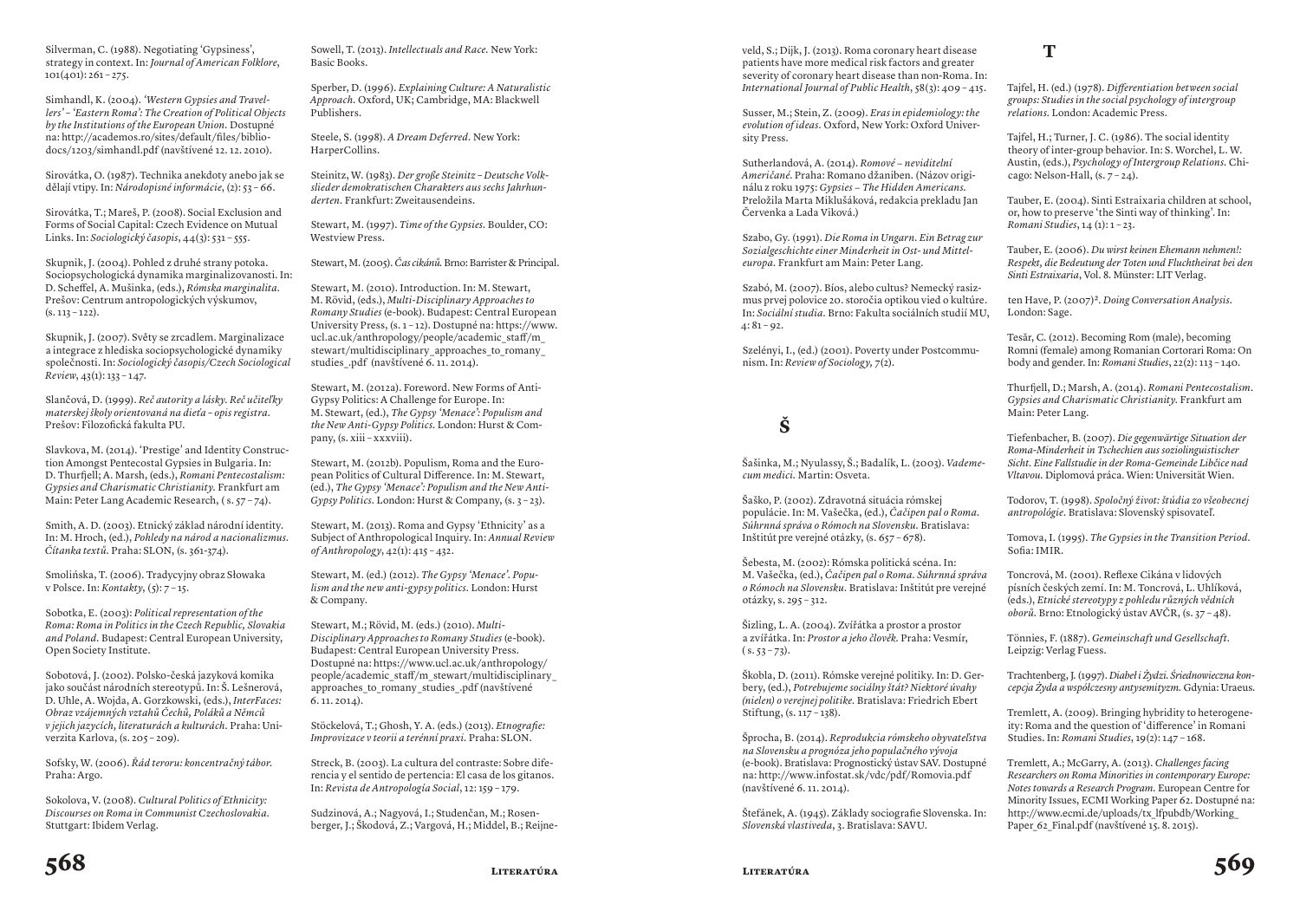Trostle, J. A. (2004). *Epidemiology and culture.* Cambridge, UK; New York: Cambridge University Press.

Tuan, Y. F. (1987). *Przestrzen i miejsce.* Warszawa: Państwowy Instytut Wydawniczy.

Tuchmanová, B. (2005). *Zrcadlo vzdálených časů: 14. století − století pohrom.* Praha: BB/art, Jiří Buchal.

Tunega, M. (2013). *Širší pohľad na efektívnosť slovenského zdravotníctva* (e-book). Bratislava: INEKO Inštitút pre ekonomické a sociálne reformy. Dostupné na: http://www.ineko.sk/file\_download/754 (navštívené 6. 11. 2014).

### **U**

Uherek, Z. (2007). Roma migration from Slovakia in the context of European migration trends. In: *Sociologický časopis*, 43(4): 747 – 774.

Uhlíková, L. (2001). Několik poznámek ke vzniku a zániku etnických stereotypů. In: M. Toncrová, L. Uhlíková, (eds.), *Etnické stereotypy z pohledu různých vědných oborů.* Brno: Etnologický ústav AV ČR, (s. 49 – 54).

Uhlová, A. (2002). *Asimilační politika vůči Romům v bývalém Československu v letech 1945 – 1989 a její dopad na kolektivitu smíchovských Romů.* Diplomová práca. Praha: FF UK.

Uther, H. J. (2004). (ATU) The Types of International Folktales: A Classification and Bibliography. Based on the system of Antti Aarne and Stith Thompson. In: *FF Communications*, Vol. 1: 284 – 286. Helsinki: Suomalainen Tiedeakademia.

#### **V**

Vagačová I.; Fotta, M. (eds.) (2006). *Rómovia a druhá svetová vojna.* Bratislava: Nadácia Milana Šimečku.

Van Baar, H. (2011). *The European Roma. Minority representation, memory, and the limits of transnational governmentality.* Amsterdam: F&N Eigen & Beheer.

Van Baar, H. (2013). Roma worden weer zigeunerboeven. In: *Trouw*, (26, Oktober): 5 – 8.

Van Cleemput, P.; Parry, G.; Thomas, K.; Peters, J.; Cooper, C. (2007). Health-related beliefs and experiences of Gypsies and Travellers: a qualitative study. In: *Journal of Epidemiology and Community Health*,  $61(3): 205 - 210.$ 

Vašečka, I. (2000). Profil a situácia žiadateľov o azyl a potenciálnych migrantov do krajín EÚ zo Slovenskej republiky (výskum v teréne). In: M. Vašečka, R. Džambazovič, I. Repová, K. Pišútová, I. Vašečka, *Sociálna a ekonomická situácia potenciálnych žiadateľov o azyl zo Slovenskej republiky.* Bratislava: International Organization for Migration, (s. 153 – 185).

Vašečka, M. (2000). Sociálno-ekonomická situácia Rómov na Slovensku ako potenciálnych migrantov a žiadateľov o azyl v krajinách EÚ. In: M. Vašečka, R. Džambazovič, I. Repová, K. Pišútová, I. Vašečka. *Sociálna a ekonomická situácia potenciálnych žiadateľov o azyl zo Slovenskej republiky.* Bratislava: International Organization for Migration,  $(s. 17 - 62)$ .

Vašečka, M. (2002a). Vzťah majority k Rómom. In: M. Vašečka (ed.), *Čačipen pal o Roma. Súhrnná správa o Rómoch na Slovensku.* Bratislava: Inštitút pre verejné otázky, (s. 335 – 351).

Vašečka, M. (2002b). Rómovia a politická participácia − "eligo ergo sum". In: M. Vašečka, M. Jurásková, E. Kriglerová, P. Puliš, J. Rybová, (eds.), *Rómske hlasy. Rómovia a ich politická participácia v transformačnom období.* Bratislava: Inštitút pre verejné otázky, (s. 19 – 40).

Vašečka, M. (ed.) (2002). *Čačipen pal o Roma. Súhrnná správa o Rómoch na Slovensku.* Bratislava: Inštitút pre verejné otázky.

Vašečka, M.; Pišútová, K. (2000). Analýza medzinárodných dokumentov týkajúcich sa Rómov. In: M. Vašečka, R. Džambazovič, I. Repová, K. Pišútová, I. Vašečka, *Sociálna a ekonomická situácia potenciálnych žiadateľov o azyl zo Slovenskej republiky.* Bratislava: International Organization for Migration, (s. 143 – 151).

Večerník, J. (2004). Who is Poor in the Czech Republic. In: *Sociologický časopis*, 40(6): 807 – 833.

Vermeersch, P. (2003). Ethnic minority identity and movement politics: the case of the Roma in the Czech Republic and Slovakia. In: *Ethnic and Racial Studies*,  $26(5)$ : 879 – 901.

Vermeersch, P. (2007). *The Romani Movement. Minority Politics and Ethnic Mobilization in Contemporary Central Europe.* New York, Oxford: Berghahn Books.

Vivian, C.; Dundes, L. (2004). The crossroads of culture and health among the Roma (Gypsies). In: *Journal of Nursing Scholarship*, 36(1): 86 – 91.

Voko, Z.; Csepe, P.; Nemeth, R.; Kosa, K.; Kosa, Z.; Szeles, G.; Adany, R. (2009). Does socioeconomic status fully mediate the effect of ethnicity on the health of Roma people in Hungary? In: *Journal of Epidemiology and Community Health*, 63(6): 455 – 460.

Vossen, R. (1983). *Zigeuner, Roma, Sinti, Gitanos, Gypsies zwischen Verfolgung und Romantisierung.* Frankfurt am Main: Peter Lang.

Vörös, L. (2009). Slováci: "Najvlasteneckejší Uhri", alebo "slobodný národ"? Sociálne reprezentácie Slovákov v maďarskej tlači v rokoch 1914 – 1918. In: P. Dráľ, A. Findor, (eds.), *Ako skúmať národ. Deväť štúdií o etnicite a nacionalizme.* Brno: Tribun EU, (s. 79 – 105).

#### **W**

Wacquant, L. (2004). Habitus. In: J. Beckert, M. Zafirovski, (eds.), *International Encyclopedia of Economic Sociology.* London: Routledge, (s. 315 – 319).

Wacquant, L. (2009). Habitus as topic and tool. Reflections on becoming a prizefighter. In: W. Shaffir, A. Puddephatt, S. Kleinknecht, (eds.), *Ethnographies Revisited: Constructing Theory in the Field.* New York: Routledge, (s. 137 – 152).

Wahnich, S.; Lášticová, B.; Findor, A. (2008). *Politics of Collective Memory: Cultural Patterns of Commemorative Practices in Post-War Europe.* Berlin: LIT Verlag.

Waldenberg, M. (2003). Terminologie. Národ, národnostní menšiny, národní otázky, národní ideologie. In: M. Hroch, (ed.), *Pohledy na národ a nacionalizmus. Čítanka textů.* Praha: SLON, (s. 418 – 444).

Walsh, Ch.; Krieg, B. (2007). Roma Identity: Contrasting Constructions. In: *Canadian Ethnic Studies*, 39(1 − 2): 169 – 186.

Wei, L. (2004). Dimenzie bilingvizmu. In: J. Štefánik, (ed.), *Antológia bilingvizmu.* Bratislava: AEP, (s. 24 – 38).

Winckel, Ä. (2002). *Antiziganismus. Rassismus gegen Roma und Sinti im vereinigten Deutschland.* Münster: Unrast.

Winford, D. (2003). *An Introduction to Contact Linguistics.* Oxford: Blackwell.

Willems, W. (1998). *In Search of the True Gypsy. From Enlightment to Final Solution.* London, Portland, OR: Frank Cass Publ.

Williams, P. (1991). Le Miracle et la nécessité: à propos du développement du pentecôtisme chez les tsiganes/ Miracle and Necessity. The Development of Tsigane Pentecostalism. In: *Archives des sciences sociales des religions*, 73: 81 – 98. (Citované s povolením prekladateľa rukopisu nepublikovaného prekladu Š. Ripku, 2011, *Zázrak a nezbytnost: O rozvoji letničního hnutí mezi Cikány.*)

Williams, P. (2003). *Gypsy world: the silence of the living and the voices of the dead.* Chicago: University of Chicago Press.

Williams, S. J. (1995). Theorizing Class, Health and Life-Styles − Can Bourdieu Help Us? In: *Sociology of Health & Illness*, 17(5): 577 – 604.

Wimmer, A. (2002). *Nationalist exclusion and Ethnic Conflict: Shadows of Modernity.* Cambridge, UK: Cambridge University Press.

Wimmer, A. (2008). Elementary strategies of ethnic boundary making. In: *Ethnic and Racial Studies*, 31(6):  $1025 - 1055$ .

**Z**

Zamfir, E.; Zamfir, C. (1993). *Ţiganii între ignorare şi îngrijorare.* Bucureşti: Alternative.

Zeman, C. L.; Depken, D. E.; Senchina, D. S. (2003). Roma health issues: a review of the literature and discussion. In: *Ethnicity and Health*, 8(3): 223 – 249.

Zoon, I. (2001a). *On the Margins: Roma and Public Services in Romania, Bulgaria, and Macedonia.* New York: Open Society Institute.

Zoon, I. (2001b). *On the Margins: Roma and Public Services in Slovakia.* New York: Open Society Institute.

Zoon, I. (2003). *Body and Soul. Forced Sterilization and Other Assaults on Roma Reproductive Freedom in Slovakia* (e-book). Nešpecifikované: The Center for Reproductive Rights, Dostupné na: http://poradna-prava.sk/ dok/bodyandsoul.pdf (navštívené 6. 11. 2014).

#### **Pramene**

*10 spoločných princípov pre inklúziu Rómov* (The 10 Basic Common Principles on Roma Inclusion). (2010). European Commision. http://www.coe.int/t/dg4/ youth/Source/Resources/Documents/2011\_10\_ Common\_Basic\_Principles\_Roma\_Inclusion.pdf (navštívené 6. 10. 2014).

*A Conceptual Framework for Action on the Social Determinants of Health.* Discussion paper draft, (e-book). (2007). Geneva : World Health Organization (WHO), Commission on Social Determinants of Health Dostupné na: http://www.who.int/social\_ determinants/resources/csdh\_framework\_action 05\_07.pdf. (navštívené 6. 11. 2014). (V texte tejto publikácie citované ako *A Conceptual Framework…*, 2007.)

*American Anthropological Association. 2012. Statement on Ethics: Principles of Professional Responsibilities. Arlington, VA: American Anthropological Association.* Dostupné na: http://www.aaanet.org/profdev/ ethics/upload/Statement-on-Ethics-Principles-of-ProfessionalResponsibility.pdf (navštívené 10. 8. 2015).

*Closing the gap in a generation: health equity through action on the social determinants of health: Commission on Social Determinants of Health final report.* (2008). Geneva: World Health Organization